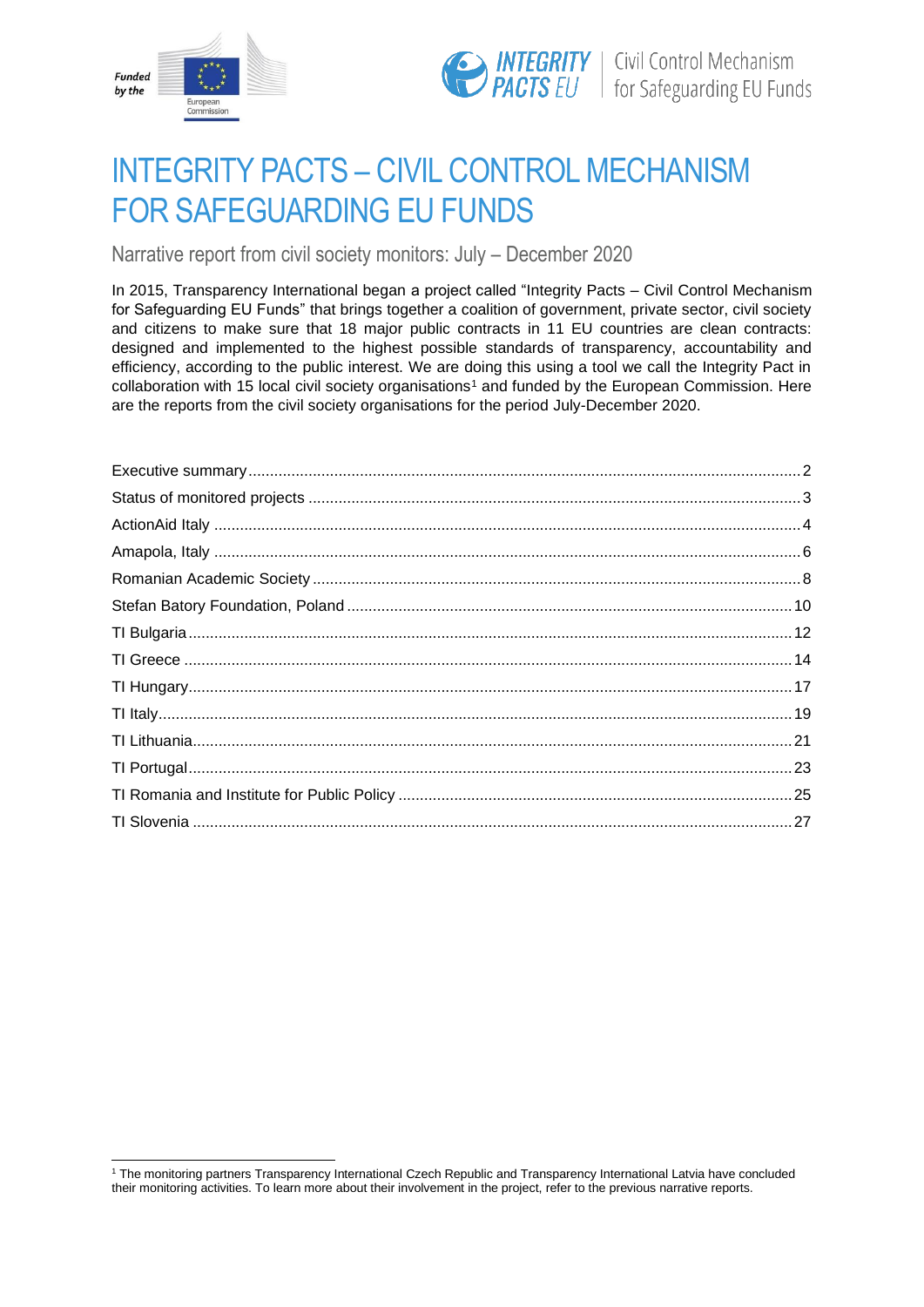# <span id="page-1-0"></span>Executive summary

In the last six months, the project made significant progress towards meeting its objectives. As of end of December 2020, out of the 18 Integrity Pacts being implemented, 2 were successfully accomplished – the technical assistances in Czechia and in Italy, while the monitoring of the tramway construction in Riga was terminated. Two other Integrity Pacts are very close to its completion – the energy renovation of hospitals in Slovenia and the railway modernisation in Poland. Most of the remaining monitored project are in their implementation stage. Finally, the two Integrity Pacts in a less advanced stage progressed in the current reporting period: the tender for the e-catalogue project in Romania was published and one of the local development contracts in Sicily was signed.

After the COVID-19 pandemic's initial shock – which halted or slowed down contracting projects and its corresponding monitoring – activities have resumed progressively. These provide references regarding the contracting authorities' capacities to operate digitally and generate, store, and share electronic records and data relevant for monitoring purposes. The independent monitors have adapted to new channels and formats of communication, although the stakeholders' engagement, including affected communities, has slowed down due to social distancing measures.

This reporting period was characterised by very intensive political negotiations in Brussels around the new Multi-annual Financial Framework, Next Generation EU Recovery Package, and EU action plans against the COVID-19 epidemic. This debate was a good opportunity for the project to intensify advocacy at the EU-level. In October, an open letter co-signed by 27 CSOs in Europe and addressed to the EU institutions, presented recommendations and solutions on how to safeguard the new generation of EU funds from fraud and corruption. In parallel, by offering country-specific analysis and collections of lessons learned, the project contributed to the ongoing talks between DG REGIO and Member States around the inclusion of civic monitoring in their ESIF operational programmes.

In November, the partnership met online for the annual partners' event to take stock on the year, but most importantly to focus on the key milestones in the final leg of the project. TI-S presented and discussed the high-level plan on the learning & knowledge products, which comprises a variety of deliverables – from strategic briefs and policy papers to an Integrity Pacts game. In addition, the meeting was useful to sharpen other important project deliverables, such as advocacy activities at the national and EU level, plans around the final conference, and the more formal contractual obligations.

Throughout this reporting period, the results of the Integrity Pacts were disseminated to a wide audience through national, regional, and global events. The independent monitors are utilising different channels to engage with their key stakeholders during the COVID-19 pandemics - through online events, webinars, or smaller in-person meetings. At the EU-level, the project held a [session](https://europa.eu/regions-and-cities/programme/sessions/1465_en) on civic monitoring at the online European Week of Regions and Cities. In December, TI-S facilitated a [workshop](https://vimeo.com/499180545) at the biannual International Anti-Corruption Conference focused on the importance of clean contracting and Integrity Pacts in the COVID-19 recovery phase. This very timely discussion was well-received by the audience.

Finally, as a response to the ongoing pandemic, project partners agreed with DG REGIO on a set of activities focused on public procurement during COVID-19. The package includes documenting COVIDrelated contracts, revising EU funds during COVID-19, and analysing emergency procurement, among others. These new activities intend to support the clean contracting area of work through the experience and know-how gathered in the project and at the same time to support governments in establishing transparent and accountable procurement processes during a very challenging time.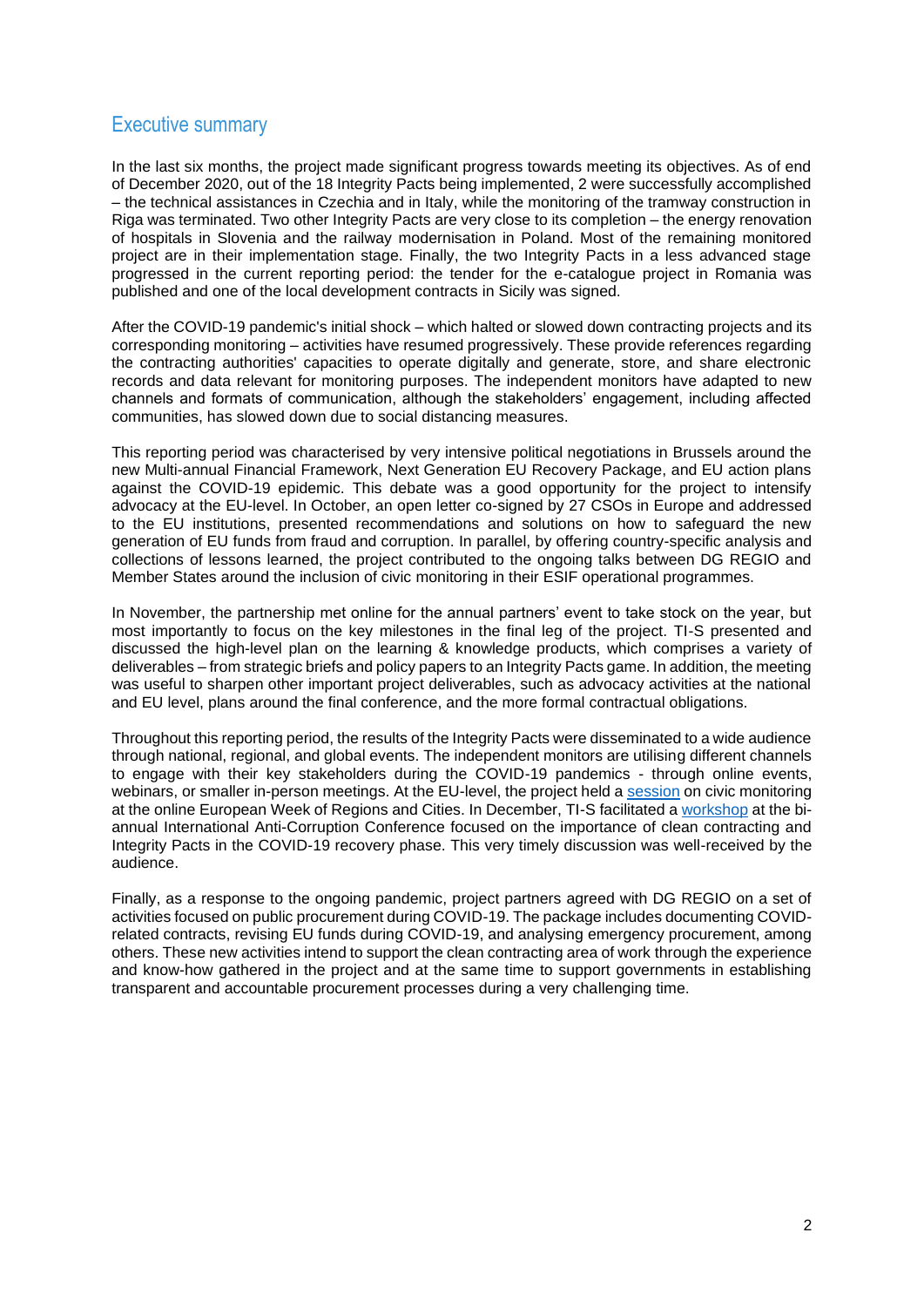# <span id="page-2-0"></span>Status of monitored projects



# **Status of monitored projects as of 31 December 2020**

At this stage of the project, most of the monitored projects are at the implementation stage, which, depending on the scale of the project, may take several years to conclude (such as the case for the M6 highway in Hungary or the cadastre project in Romania), a timeline that was known since the project's onset. Independent monitors in this procurement stage are continuing technical checks, but at the same time observing any significant delay that might interfere with the project's timeline.

Significant progress was made in a number of IPs. In Romania, for example, the tender for "The Integrated System for School Management" (the e-catalogue) was published in December 2020 after receiving revisions from the independent monitor. According to plans, the independent monitor should follow the pre-tender and tender stage in the framework of the Integrity Pacts EU project. In Sicily, the tender for the provision of a biomass platform monitored by Amapola was signed after the independent monitor signaled to the CA significant integrity and transparency violations from the initially awarded bidder. The contracting authority decided to definitively exclude the company for infringement of the IP as it did not consider the justifications presented by the company for the exclusion to be sufficient. Finally, the works in the  $2<sup>nd</sup>$  monitored hospital in Slovenia are now concluded and the independent monitor is observing the ex-post evaluation of the energy renovation.

Allowing maximum transparency and information sharing on the monitoring activities remains a highlevel priority for the IP monitors. In the current reporting period, several monitoring reports were made publicly available, including the IPs in Poland, Bulgaria (2 reports), and Greece (2 reports). Detailed information on each monitored project can be found in the following sections of this report. The current number of monitored projects that would be concluded by the end of 2021 is 11, which is a high value that will allow us to observe the IP tool across the whole procurement cycle.

<sup>2</sup> Project implementation completed, TI-Slovenia currently monitoring the project's ex-post evaluation.

<sup>&</sup>lt;sup>3</sup> The construction works are concluded, but ongoing negotiations between the contracting authority and the contractor over the payment of unfinished subway works might extend the coverage of the Integrity Pact.

<sup>4</sup> The first tender (renovation of the monastery door and shop - MA02) is concluded. The second tender (conservation and restoration of the west and north facades - MA01) is under contract implementation.

<sup>5</sup> 3 out of 6 tenders monitored by TI-LT are concluded.

<sup>6</sup> 1 of the 4 tenders monitored by ActionAid is concluded.

<sup>&</sup>lt;sup>7</sup> The first tender (design of the M6 motorway) is concluded. For the second tender (construction works) the contract has been signed in December 2020.

<sup>8</sup> The construction of the tramway in Riga was terminated in May 2019 due to bad governance and unacceptably high corruption risks, made evident by the exposure of a corruption case involving Riga traffic for procurements taking place between 2013 and 2016.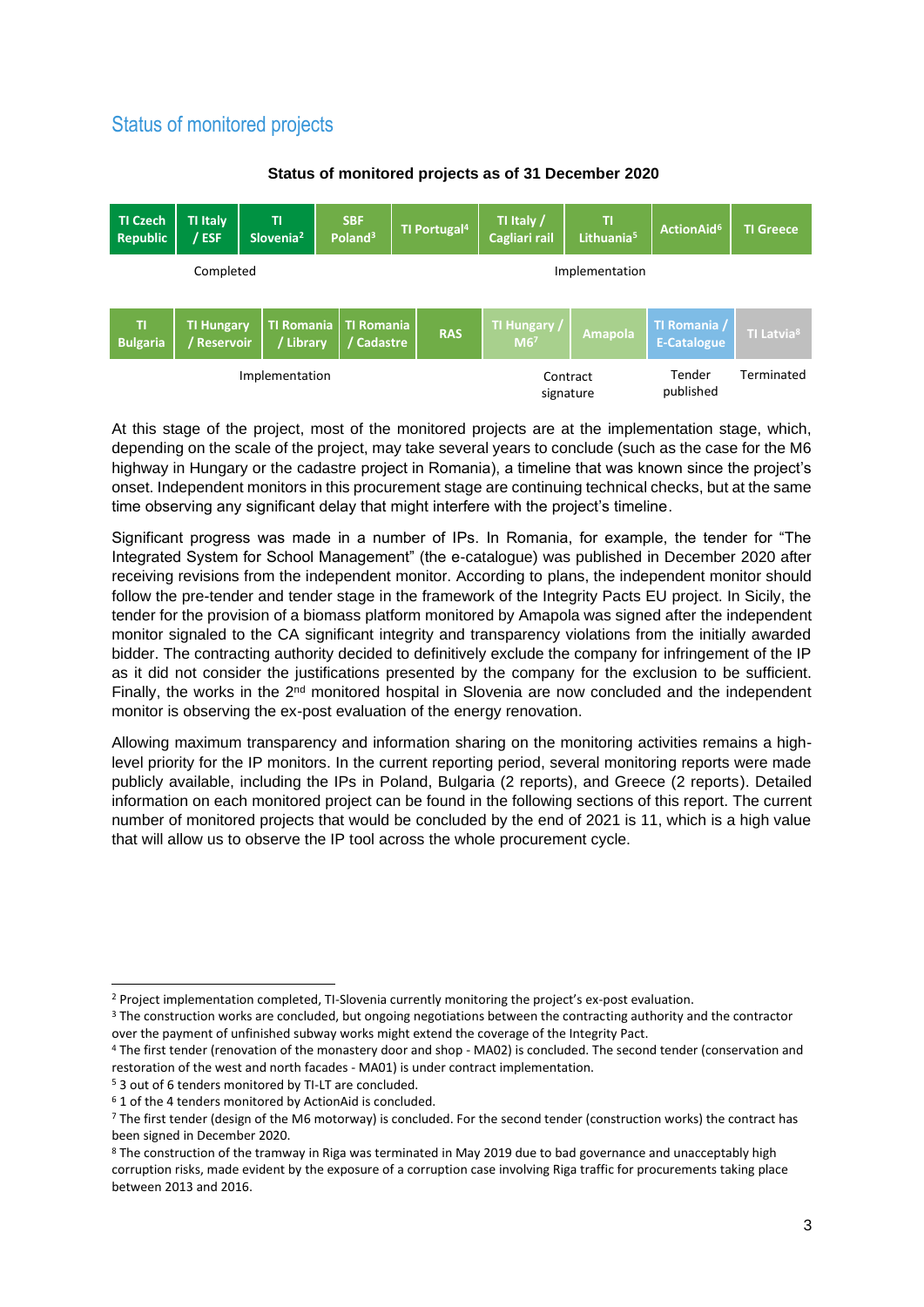# <span id="page-3-0"></span>ActionAid Italy

# **Monitoring activities**

Intervention in the Archaeological Park

The 1st contract for works was finished since over a year. As required by the Italian Code of Public Procurements (L. 50/2016, art. 102), the execution phase ended with the certification of regular execution signed on the 18th of December 2019 by the Responsible of the Procedure (Giancarlo del Sole) and the Work Manager (Adele Bonofiglio).

The 2nd contract for services (multimedia, reliefs, etc.) isn't in the awarding phase yet: the procedure has slowed down after the Covid pandemic, because the execution projects of the services, originally approved on 2016, had to be reviewed on the basis of the latest technological standard.

#### Intervention in the National Museum

The 1st contract for works is waiting for the final testing by the appointed Testing Committee to be finished definitely.

The 2nd lot for services and supplies (multimedia, informative panels, a larger exhibition, etc.) was awarded on the 17th of March 2020. The contract was signed and officially registered on the 7th of August 2020, but the works haven't started yet. The procedure has slowed down after the Covid pandemic, as explained below.

#### **Activities to communicate and promote Integrity Pacts**

The Facebook posts, newsletter and webinars of the third and fourth quarter are listed in 2.4 (dissemination and communication).

The project website page that collect the monitoring reports has been updated: an infographic on the contract already executed and the periodic check on the compliance with the IP clauses were published.

The paper "Citizen participation in Cultural Heritage management: The Integrity Pact pilot program" is available on line<sup>9</sup>. This paper aims to describe the experience of Integrity Pact pilot project in Sybaris in light of fact that the Convention by the Council of Europe on the value of the Cultural Heritage for the society - better known as Faro Convention - has recently been ratified by Italy government. It defines some commitments taken by the countries members for the strengthening of the tie between the Cultural Heritage and the communities the heritage was born in or hosted by, with the focus not on its ideal or innate value, but on its value as a social, politic and economic resource. The concept of community of heritage the Convention introduces actually broadens the management of the Cultural Heritage to all the people living in a territory and determining its own meaning and value. So, it may allow a new process of definition of the cultural policies towards a sustainable development, which requires to adopt some tools of participative management and new models of governance.

The IP 2.0, that includes the monitoring agreement with an Independent Supervisor, may become a useful participatory tool for the application of the Faro Convention, focusing on the monitoring of the investments on Cultural Heritage. With this approach, the participants should be involved in all the phases of the cycle of management of the Cultural Heritage, including definition, planning, realization, monitoring and evaluation of the related policies and programs. The largest transparency possible is necessary to reach this goal, since the participation can actually happen only if all the people engaged are able to access updated and correct sources of information.

#### **Social accountability work (working with affected communities)**

The in-presence event of the Civic Monitoring School didn't take place because of the pandemic restrictions.

In order to have a tool for apply gamification strategy during the training-session about public procurements' procedure in the first quarter of the year ActionAid drafted a regulation for a serious game about the awarding phase of public procurement processes. They discussed the draft with a game board creator, Guido Bertorelli: he created a beta-version of the game. During the third quarter ActionAid tested this beta version, together with the other Italian partners, Amapola and Transparency

<sup>9</sup> [http://archeostoriejpa.eu/2019\\_4b/](http://archeostoriejpa.eu/2019_4b/)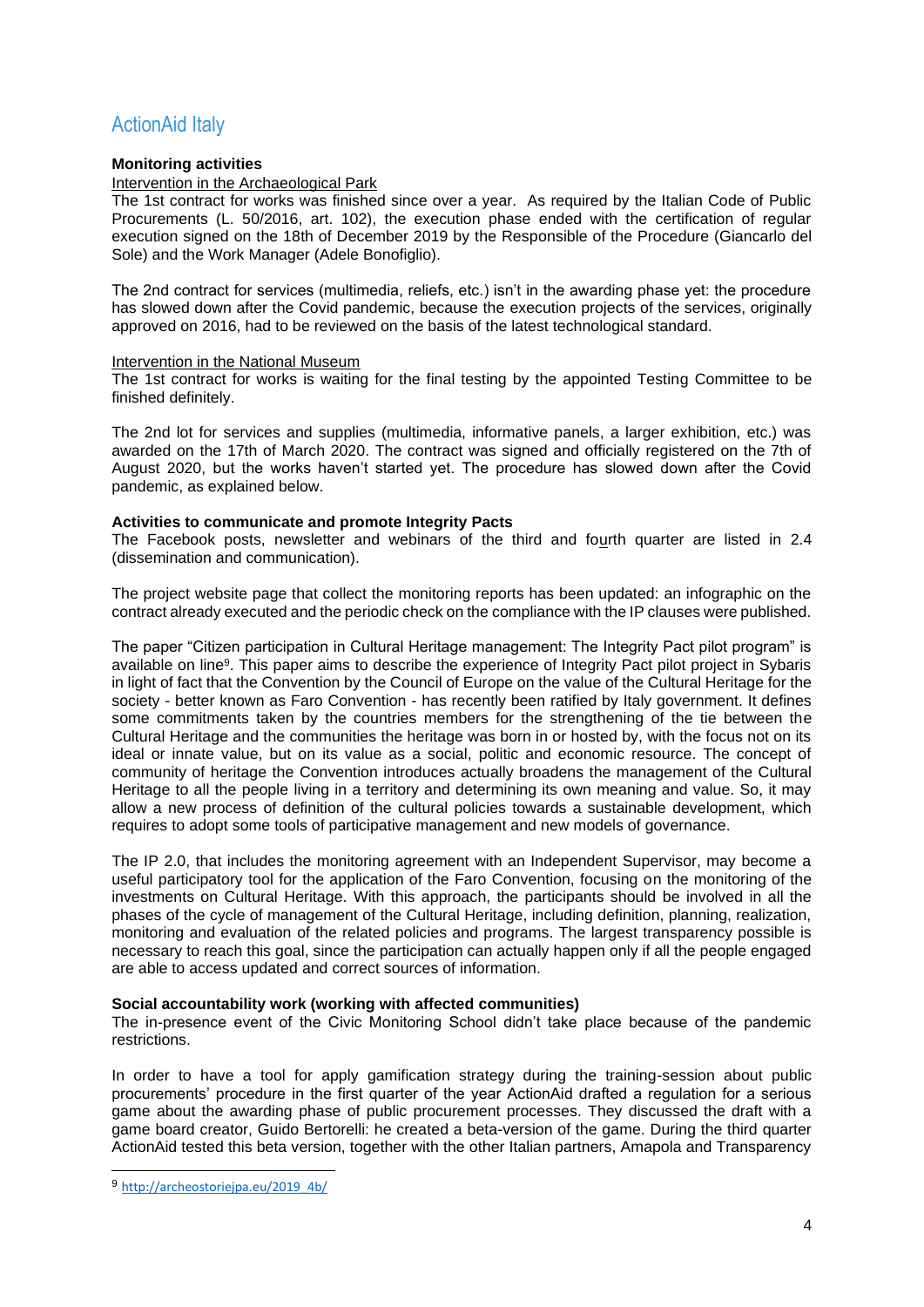Italy, and with Transparency Secretariat. During the last quarter of the year they defined a list of suggestions and changes to modify the regulation and to simplify the game rules, getting stronger educational elements. ActionAid would have tested it during the in-presence event of Civic monitoring school and the EU week for Regions and Cities, but it could not happen because of the pandemic restrictions. Now they are finalizing the final version of the regulation.

ActionAid have carried out a participative assessment of the informative posters recently placed in the archaeological park and funded by the monitored interventions.

#### **Advocacy**

ActionAid met ANAC in February 2020. They were interested in promoting institutional guidelines to set-up an Integrity Pact involving a CSO as the Independent supervisor. Covid-19 has blocked any further evolution. In the meanwhile, ANAC changed its board and now there are new members. ActionAid are contacting the new board to see if they are willing to proceed with the work.

On the 14th of October ActionAid has signed the letter to EU leader promoted by Transparency International network to ask additional measures to protect the 2021-2027 Multiannual Financial Framework and Next Generation EU recovery funds from corruption and fraud, to increase the amount and quality of public contracting data as well participatory control mechanism<sup>10</sup>.

ActionAid have been in touch with the new director of the Sybaris' Museum and Park, Filippo Demma, to engage him in the Integrity Pact project: a first meet to present the result of the participative assessment of the informative posters mentioned below will be schedule in the first quarter of 2021.

<sup>10</sup> [https://images.transparencycdn.org/images/Joint-civil-society-letter-to-EU-leaders-Measures-to-protect-2021-2027-](https://images.transparencycdn.org/images/Joint-civil-society-letter-to-EU-leaders-Measures-to-protect-2021-2027-MFF-and-NGEU-14-October-2020.pdf) [MFF-and-NGEU-14-October-2020.pdf](https://images.transparencycdn.org/images/Joint-civil-society-letter-to-EU-leaders-Measures-to-protect-2021-2027-MFF-and-NGEU-14-October-2020.pdf)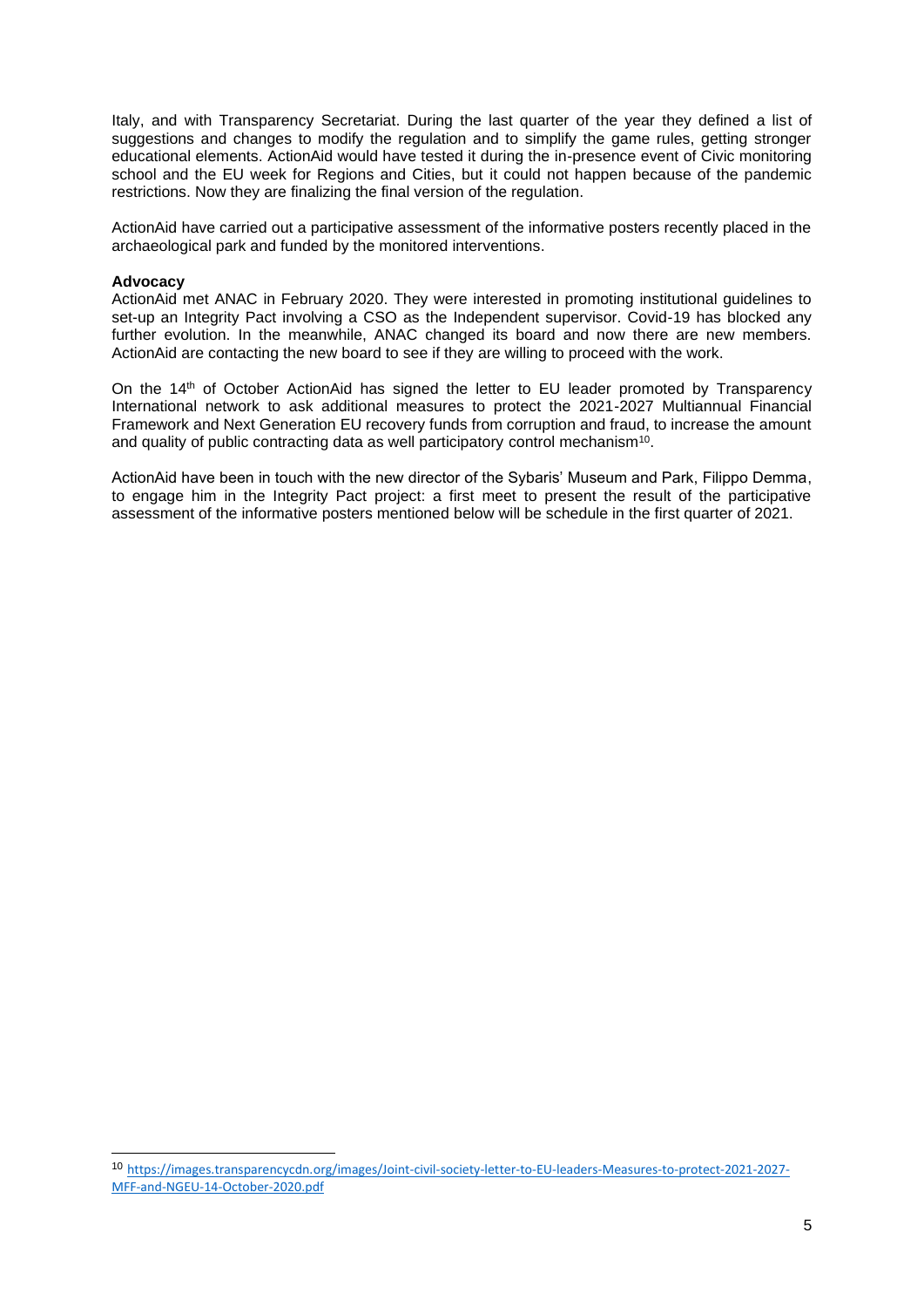# <span id="page-5-0"></span>Amapola, Italy

# **Monitoring activities**

In the last six months, monitoring activities have certainly played the main role for the developments on the procedures related to the energy efficiency of public lighting and the construction of biomass platforms.

1. Public lighting efficiency (AIMA17 B): At the beginning of July, Amapola received and shared with the contracting authority the legal opinion about the choice to join a CONSIP<sup>11</sup> agreement for the efficiency of public lighting, instead of a procurement procedure, for the selection of the ESCo that will deal with the work.

The opinion highlights two main issues:

- The need to ensure compatibility between the work to be carried out by the Contracting Authority with the Structural Funds and the technical specifications of the CONSIP tender;
- The possibility that the company awarded by CONSIP does not intend to sign the IP because it was not foreseen during the tender.

The contracting authority acknowledged the content of the opinion. On the first point, compatibility issues will be addressed during the negotiations. Regarding the second point, it confirmed its willingness to make the signing of the IP a *conditio sine qua non* at the conclusion of the contract. At this stage, the CONSIP procedure is still at the stage of evaluation/awarding of lots.

- 2. Procedure for working drawings and works management for the construction of biomass platforms (AIMA 19 project). During the provisional awarding phase, the contracting authority found that the Technical Director had a criminal record and pending charges for environmental offences when verifying the declarations of the first-ranked company. After requesting clarification from the company (which justified itself by saying that the offences did not prevent it from taking part in the tender), it also announced that the Technical Director had been changed. With regards to this, it emerged that:
	- The Director previously indicated in the tender documents is involved in an investigation for corruption in healthcare contracts in Palermo which has resulted in his disqualification from holding public office for one year;
	- The new Director is the wife of the previous Director, a partner in the same family company;
	- The company did not communicate either the precedents or the ongoing investigation, as required by law and the IP;
	- The change of Director was not communicated and only when asked for clarification by the contracting authority did the company indicate the change of Technical Director.

Amapola, with the support of a legal advisor, sent a report to the CA finding significant integrity and transparency violations. The contracting authority decided to definitively exclude the company for infringement of the IP as it did not consider the justifications presented by the company for the exclusion to be sufficient.

The company appealed to the regional administrative court (TAR) requesting the annulment of the exclusion decision. Amapola decided to take legal action with the Contracting Authority and so did the second ranked company. The court rejected the company's appeal, confirming the validity of the IP. The violation of integrity caused by the company's behaviour was considered a legitimate reason for the exclusion of the competitor. On 30 December, the contracting authority, having carried out the

<sup>&</sup>lt;sup>11</sup> During the monitoring mission in February, the contracting authority informed Amapola of its intention to adhere to a CONSIP (public company managed by the Ministry of Finance) convention for the implementation of the efficiency measures, in order to streamline the procedure and quicken the timescale.

CONSIP launched a tender at national level for the energy efficiency of public lighting, dividing the territory into lots. Once the company is adjudicated for the lot corresponding to the Madonie area, the Union of Municipalities will open negotiations to draw up the convention agreement with the successful bidder but without participating in its selection, as CONSIP is responsible for the tender procedure. This intention of the Contracting Authority has opened some issues concerning the monitoring of the tendering phase and the signing of the Integrity Pact by the adjudicating company. Therefore, Amapola has requested an opinion from a legal expert in contracts and administrative law to understand how to act and what scenarios may be faced.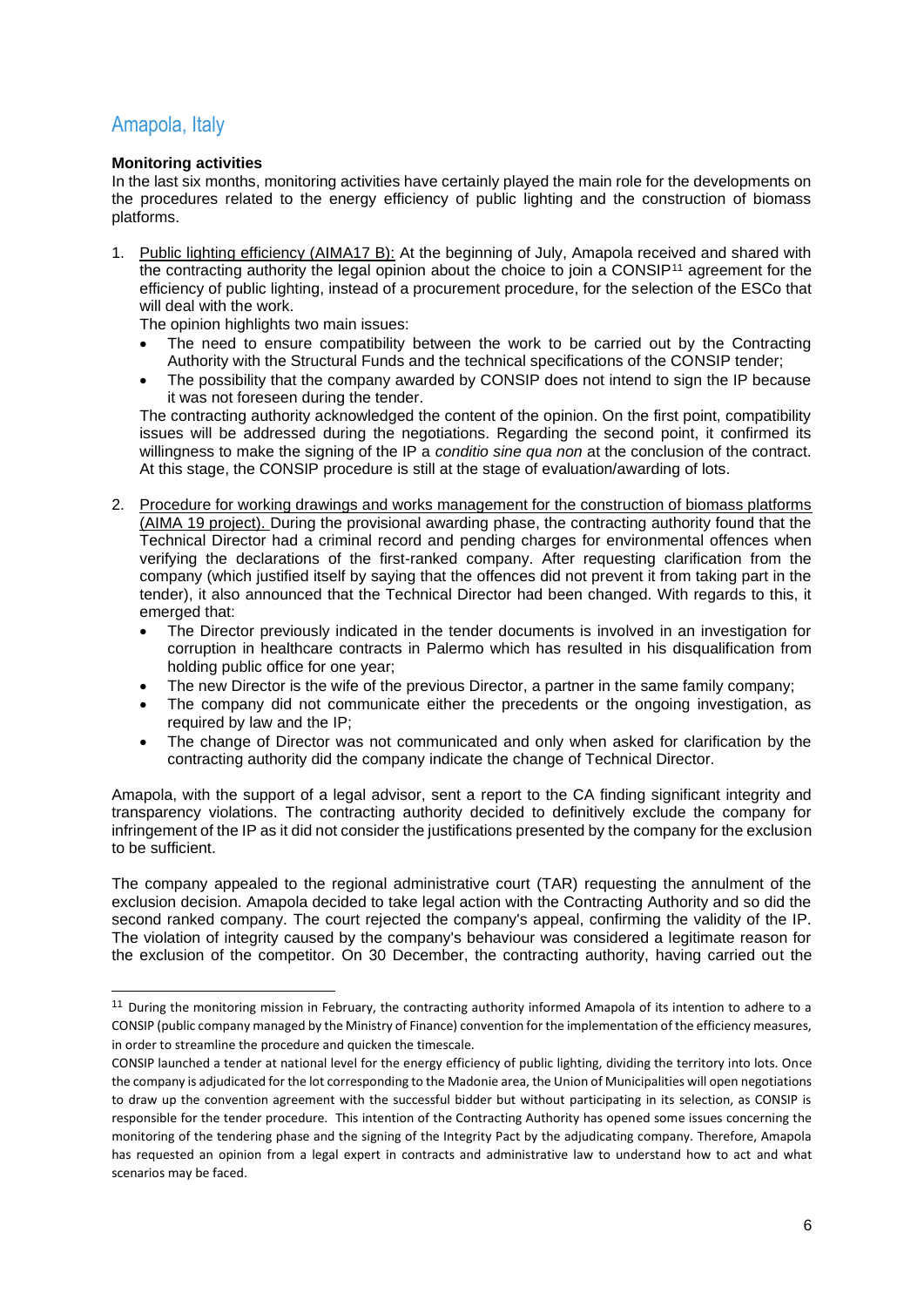necessary checks and found that there were no other impediments, awarded the contract to the secondranked company.

This is an important result for the monitoring activity, as without Amapola's presence, which provided for an enhanced integrity obligation in the IP and followed the whole procedure step by step, this result would not have been achieved.

In December, the update of the monitoring report for all energy procedures was closed, including detailed updates on the other procedures: AIMA 17 A (energy efficiency of buildings) still in the planning phase, and AIMA 18 (energy efficiency of sports facilities and hospitals), still in a preliminary planning phase and due to start in the coming months.

Smart School (AIMA 01 and 03) These are two projects concerning digital innovation in schools, which have been at a standstill for about a year due to the failure of the Sicilian Region to issue a funding decree, which led the same contracting authority to send reminder and warning letters. Amapola carefully monitored this phase, and once again noted the strong inefficiency of the managing authority. At the end of December, it closed the updating of the monitoring report.

#### **Activities to communicate and promote Integrity Pacts**

In July, the project website, which is shared with the Italian partners, was completely renewed and put online. It is a site that updates much more quickly, created with a view to dissemination and storytelling of the Italian experience *in itinere* and the dissemination of the results at the end of the project.

Amapola also collaborated with ActionAid and the Transparency International Secretariat in the realisation of the project's board game, through game tests and some contributions to the rules and contents of the game itself.

On 1 October, Amapola participated as a speaker, recounting its experience of IP experimentation, in a session dedicated to civic monitoring of the "Scuola Common" a training course organised by Libera and Gruppo Abele in Turin.

#### **Social accountability**

In September, Amapola met with the teachers at the middle school in Castellana Sicula to reschedule the civic monitoring workshop (already planned in the spring and cancelled because of the pandemic). The school's teaching board approved the workshop, including it in the civic education curriculum. The new workshop is designed to be carried out both in presence and at a distance and will be implemented in February-May 2021 and aimed at first and second-year middle school classes.

#### **Advocacy**

Amapola signed and shared through its network the open letter to the European institutions asking for transparency and control of funds for the new programming.

At regional level, Amapola supported the Contracting Authority in participating in the public consultation for the New Regional Anti-Corruption Plan, as an opportunity to carry out the initiative to overcome the "Dalla Chiesa Legality Protocol". This is an instrument introduced in the procurement procedures in Sicily for the prevention of criminal infiltration in the early 2000s.

Although its values are still valid and up to date, its contents have now been fully transposed by the legislation currently in force. In order to contribute to the streamlining and optimisation of the tender documents, it has been proposed to merge the "Dalla Chiesa" and the IP into a single tool for the prevention of criminal infiltration and corruption in procurement procedures: the "Dalla Chiesa IP". At the end of January 2021, it will be possible to verify whether and how the proposal has been implemented by the Region.

As for the activities related to the Covid-19 pandemic, Amapola, together with the other Italian partners, worked on the planning of a deliverable focused on the recent amendments to the Procurement Code focused on streamlining procedures, of which it is necessary to understand the consequences in terms of risks to the integrity of procurement. In addition, Amapola contacted a member of the Piedmont Regional Council to understand how the health emergency has affected the allocation of structural funds in Piedmont.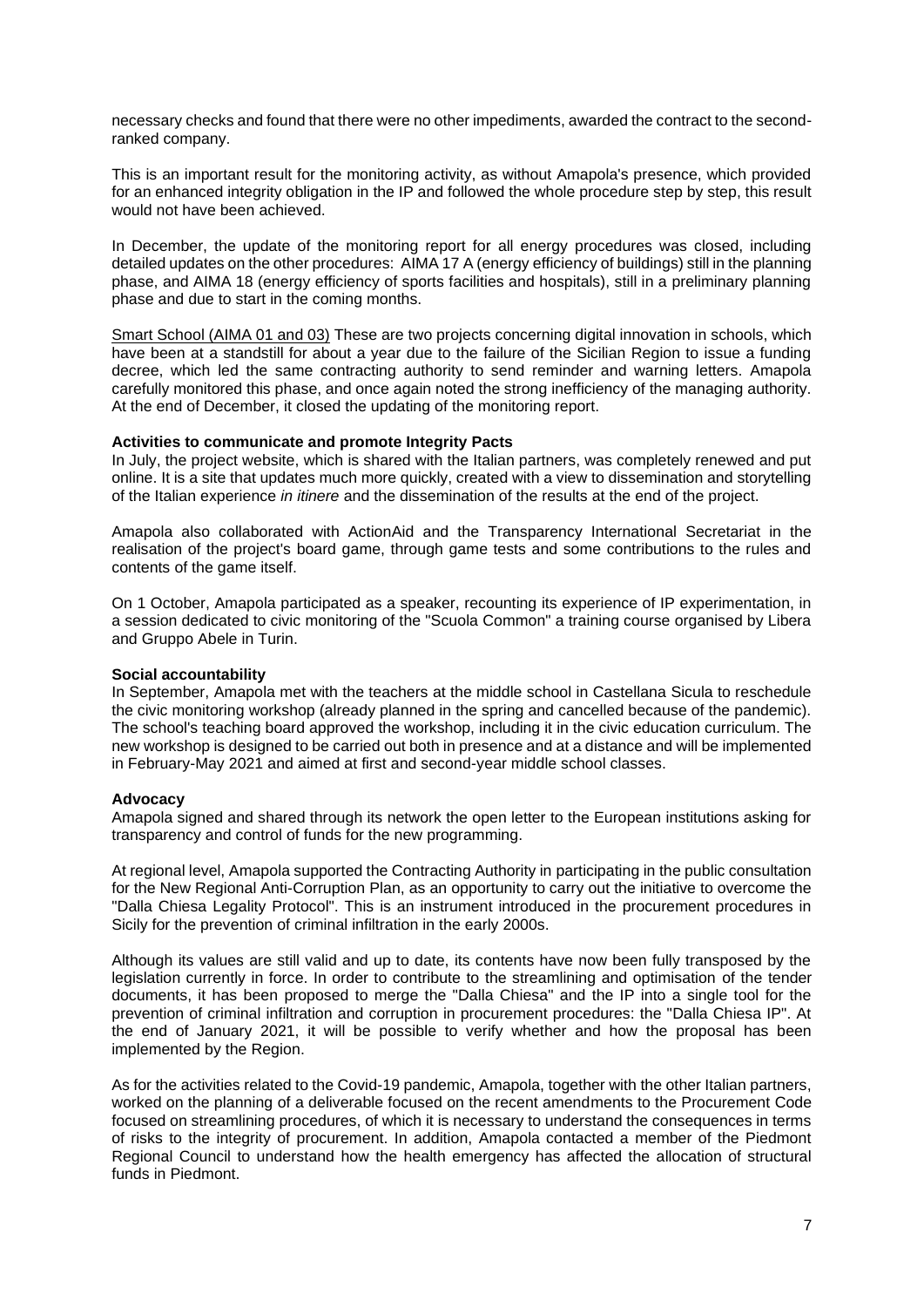# <span id="page-7-0"></span>Romanian Academic Society

# **Monitoring Activities**

All three of the framework contracts monitored were signed over the reporting period (FWC 1 in July, FWC 2 in August and FWC 3 in September). After receiving a point of view from ANAP regarding the training sessions in FWC 2, the CA decided against organising these online, in order to avoid the risk of possible financial corrections in the future. Given the prospect of relaxed pandemic measures, the CA opted to organise the courses according to initial specifications. The training sessions within the first subsequent contract were held in October.

For the first subsequent contract of FWC 3, an addendum was signed in October, narrowing down some of the events, decreasing the total value of the contract and extending the implementation period. In November, RAS received evaluation documents pertaining to FWC 3 again, after the first batch had been unusable as a result of poor scanning. RAS' experts were thus able to analyse the procurement process and come up with assessments. Although no evidence of ill intent was found, the process did suffer issues that could have been avoided had monitors been involved in real time. The independent monitors noticed certain compromises that they considered unacceptable and claimed that the outcome of the tender might have been different had proper procedure been followed.

Regarding FWC 1, the contractor of the first subsequent contract required amendments to the methodology for implementation of the second stage, which officially started on November 9th. In preparation for this, the CA provided the contractor with a dataset of all beneficiaries of OPAC financed contracts.

In October, RAS began an effort to monitor public procurement that was carried out during the state of emergency declared in the first half of the year. In total, 301 FOIA requests were sent to central and local authorities, hospitals receiving Covid patients and state-owned companies. Answers were gradually collected throughout November and December. Institutions that had not replied or confirmed reception of the requests were sent reminders. RAS, TI RO and IPP were actively involved in contacting public authorities by email and telephone to ensure FOIA requests were being handled. Some institutions replied with haste whereas others could not be reached by any official channels.

In November, the RAS team started work on the curricula for the training on transparency and integrity in public procurement. Both the CA and the economic contractors requested that the trainings be postponed for the early part of 2021 as a result of the period being chaotic in the aftermath of elections and the Covid-19 pandemic.

In December, RAS together with TI RO and IPP launched the procurement procedure to find a suitable provider for the quantitative analysis of public procurement during the state of emergency. RAS' focus is on finding out how procurement in that interval differed from procurement carried out before the state of emergency and after, as well as on how procurement that was covered by an integrity pact compared to procurement that was not. The winning bid was that of the Government Transparency Institute from Hungary.

# **Activities to communicate and promote Integrity Pacts**

In October, three press releases were published regarding each training session held as part of the first subsequent contract of FWC 2. The scope and beneficiaries were mentioned, as well as the fact that the project is being monitored within an Integrity Pact.

Within each training session the project manager of the IP project had a 10 minutes session to present the IP mechanism, financers, parties involved at European and Romanian level, differences between the IP mechanism and other types of monitoring public procurement procedures, advantages of the IP etc. All participants received presentation brochures.

Over the reporting period, six articles making explicit reference to the IP project, goals or activities were published on the Clean Romania platform.

#### **Advocacy**

In December, the IP project and mechanism was mentioned in talks with the Ministry of Justice regarding the new National Anticorruption Strategy, with an eye on continuing and expanding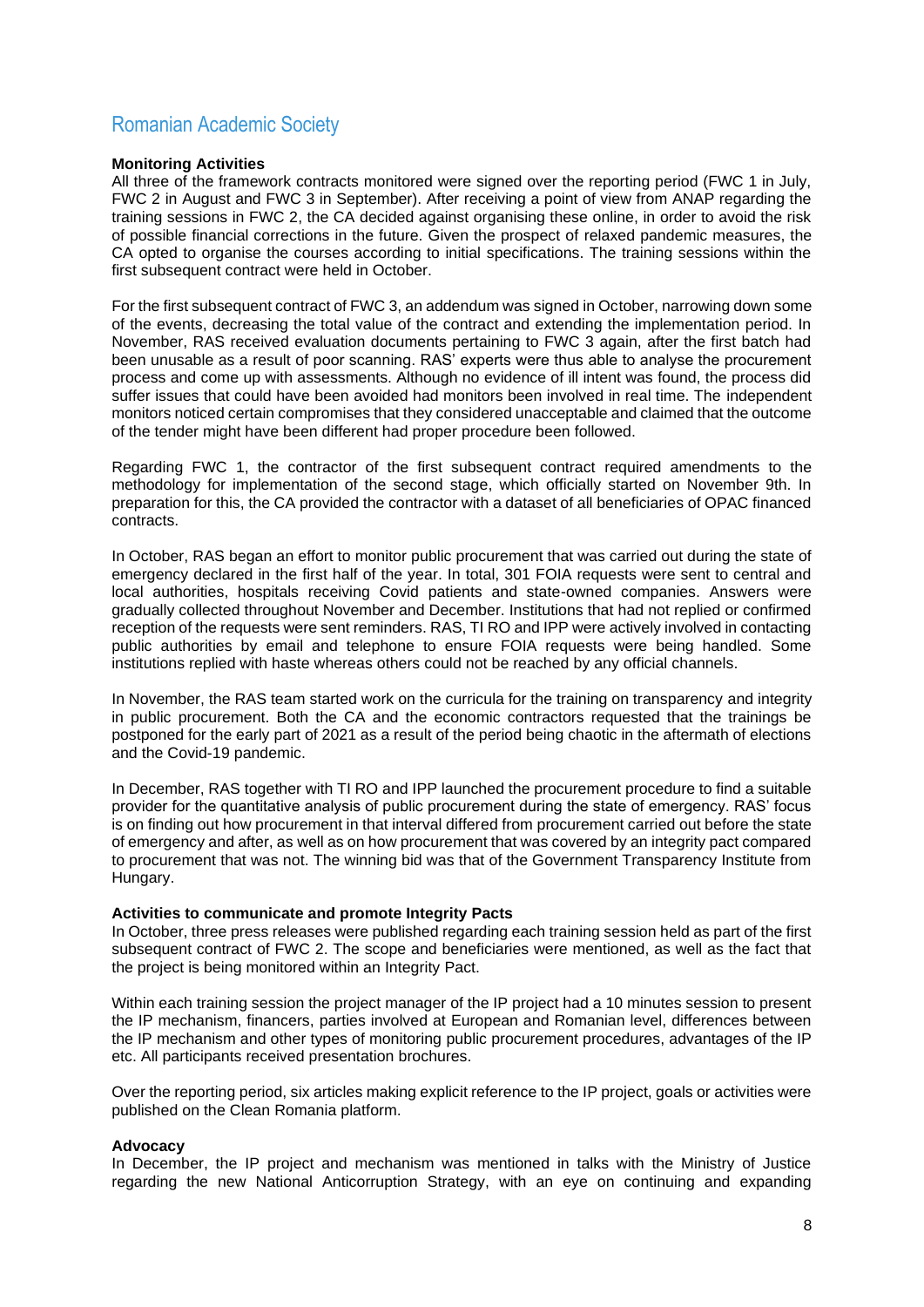cooperation. RAS also raised the issue of how IPs could be financed through domestic sustainable mechanisms over the next few years.

Also in December, RAS, IPP, and TI Romania, along with TI-S took part in a meeting with DG Regio, regarding how to finance IP in the future. Several mechanisms and ideas were discussed, and a concrete plan of action was settled, including targeted advocacy campaigns focusing on concrete projects. Work began on a draft advocacy document, to be sent in the early part of 2021.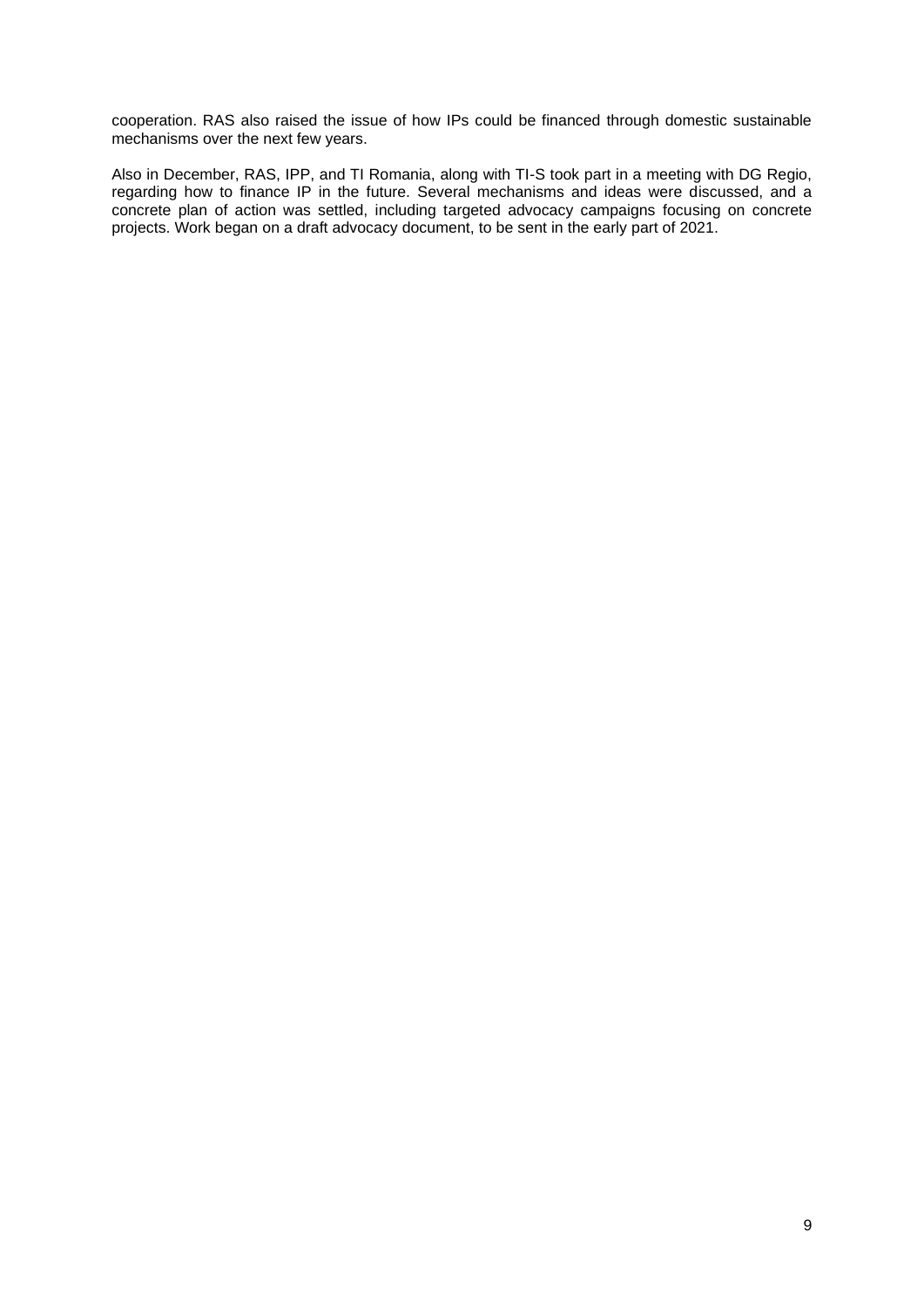# <span id="page-9-0"></span>Stefan Batory Foundation, Poland

#### **Monitoring activities**

#### Intense Monitoring in the Last Leg

The upgrade of the railway line between Częstochowa and Zawiercie was supposed to be completed in 2020 for the reasons reported here below under point "b)". During the final phase of this public project that included work acceptance, a process potentially most vulnerable to irregularities, the civil society observer intensified its monitoring activity. It did so in response to concerns raised by the local community members.

#### a) Reported Irregularities

A local journalist reported illegal emergency works performed by the Contractor on a privately-owned lot in Myszków to the Foundation last September. The works apparently involved the replacement of an old cable and were allegedly performed without the relevant permits and caused damage to the local greenery. In response, talks were held with the Contractor and the Contracting Authority and letters were exchanged to clarify all aspects of the reported incident. The journalist was informed about the nature of the Integrity Pact, the role played by the Foundation and its position on the matter which had been brought to its attention. The incident was thoroughly covered by local papers *Gazeta Myszkowska* and *Kurier Zawierciański* in an article first published in print and later posted on both websites. The case turned ambivalent with a number of facts indicating that publicity was designed to force the Contractor to pay damages to a person who had bought the lot after the works were completed. On the other hand, the Contractor's and the Contracting Authority's response to the situation left much to be desired. Neither had informed the Foundation about the problem. Furthermore, it was revealed the administrative permits had not been obtained on time so the Contractor had no right to move in to the lot. The Foundation received an anonymous report to its whistle-blower box at [paktuczciwosci.pl](http://paktuczciwosci.pl/) in December stating a conflict between the tender dossier and the actual works completed to date on the Myszków level crossing. SBF have shared the report with the contract parties and are waiting for feedback.

#### b) Issues with the Subway and Contract Extension

The contract has so far been mostly affected by the problematic construction of a subway at the Poraj station. The construction was scheduled to commence in 2018. The railway user then requested that the subway should be replaced by an originally proposed ground crossing. The subway was meant to improve passenger safety and ensure accessibility for people with disabilities and cyclists. PKP PLK S.A. Management did not approve the commencement of works because there was no financing available to cover the cost of the subway of PLN 15 million negotiated with the Contractor. Nonetheless, the Contract did commence works before PKP PLK S.A. Management had communicated its position. The Contractor claimed that the price and the early start date for works had been agreed with the PKP PLK S.A. contract team and the Contract Engineer. This was in fact reflected in the correspondence between the parties. Consequently, PKP PLK S.A. terminated the project management team for breaching the mandate.

However, over 80 per cent of the said works had been completed and this had an impact on the final acceptance and the co-financing agreement. The issue was raised by the Foundation at the quarterly meeting on 17 November and then during bilateral discussions with PKP PLK S.A. Management and the Ministry. In a letter of 2 December, ZUE S.A. Contract Director reported an irregularity to the Foundation described as failure to draft an annex to the contract with the Contractor that would give a go-ahead to the request for ancillary works. With no available access to platforms in Poraj, the final acceptance had not been completed by the planned deadline of 29 December 2020. Passengers could only use a temporary ground crossing. The dispute between the Contractor and the Contracting Authority over the payment for unfinished subway works is currently handled by a negotiation team appointed by PKP PLK S.A. The Foundation has been invited by the company to attend the negotiations as an observer. The Ministry of Funds and Regional Policy responded firmly to the problem reported by the Foundation. It stopped the certification and co-financing of the PKP PLK S.A. project. Meanwhile, Director of the Department of Infrastructure Programmes asked the Foundation to investigate that matter and presents its findings.

According to the Integrity Pact, the project will no longer be monitored after the handover certificate has been issued. This has not happened to day. However, should a need arise to extend the Integrity Pact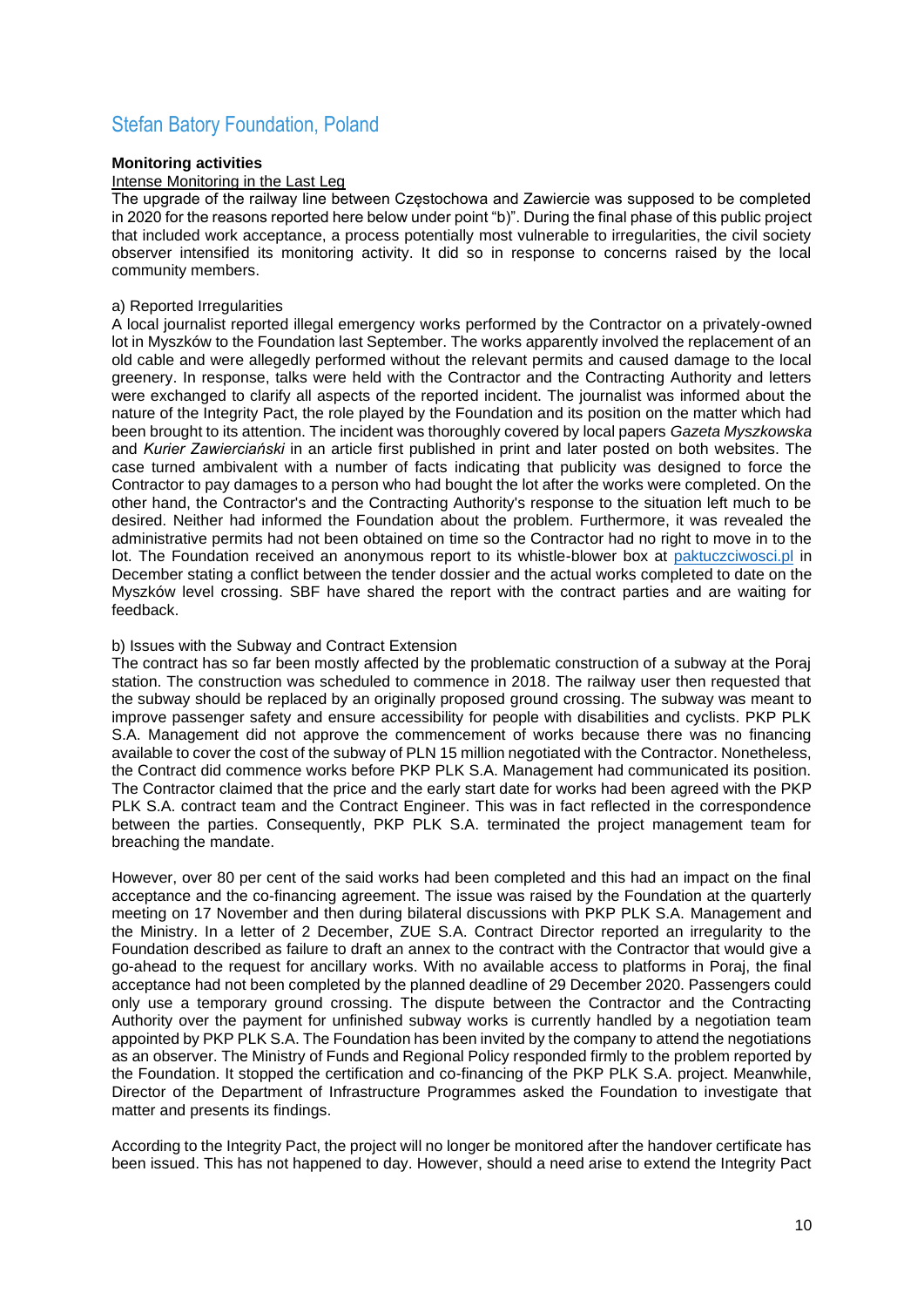to allow for the negotiations over the subway in Poraj, PKP PLK S.A. has made it clear it would be ready to sign an annex to the Integrity Pact. The Ministry expressed its intention to extend the Pact as well.

#### c) Other Activities

SBF have continued to ask PKP PLK S.A. about other regularly monitored aspects of the project. The Foundation has sent letters to the new PKP PLK S.A. Contract Director in December raising the issue of late payments, penalties for the Contractor, the last project phase, acoustic screens as well as administrative decisions and building permits. SBF have remotely attended contract board meetings. Following an unfavourable ruling in the first instance court regarding the alleged inaction on the part of PKP PLK S.A. (failure to share an editable version of the acoustic model with the Contractor under access to public information legislation), the Contractor appealed to the Supreme Administrative Court. On 5 November, the Batory Foundation filed an *amicus curiae* opinion to the court suggesting that the model should in fact be disclosed under law. The opinion was added to the case file and a date of the hearing will be communicated in due course.

The Foundation has completed its monitoring report for the tender phase. The report has been reviewed by PKP PLK S.A. and the Ministry multiple times and their comments have largely been incorporated. A dissenting opinion of PKP PLK is also included. The report has been published both in [Polish](http://paktuczciwosci.pl/homenews/raport-z-tworzenia-paktu-uczciwosci-i-wyboru-wykonawcy/) and [English](http://paktuczciwosci.pl/aktualnosci/the-integrity-pact-a-civil-society-monitoring-of-public-projects-designing-an-integrity-pact-and-the-contractor-selection/) and it includes infographics explaining SBF's key findings and recommendations.

# **Activities to communicate and promote Integrity Pacts**

The Foundation has conducted two webinars with Q&A on facebook.com and youtube.com. [The event](https://www.youtube.com/watch?v=u__ow-G2628) on 15 July focused on public contracts during the Covid-19 pandemic with the President of the Public Procurement Office. [The webinar](https://www.youtube.com/watch?v=YrgVBB6-QB8) on 26 October explored the boundaries of openness in public procurement and access to public information practices. Both webinars were attended by legal professionals, civil society activists and public procurement advisors. This first webinar was preceded by the Foundation's blog on fraud prevention in public procurement during the pandemic in light of international policies. The pilot Integrity Pact is also promoted through a series podcasts entitled *pACT RIGHT. A Podcast About Integrity*. The [first episode](http://paktuczciwosci.pl/homenews/pact-right-podcast-o-uczciwosci-czy-zamowienia-publiczne-moga-byc-bardziej-przejrzyste/) released on 24 September discusses the origins of the project in Poland and civil society observer's accomplishments do date. The December episode explores the curtailment of the right to access public information in public procurement.

#### **Advocacy**

The Foundation has commenced talks with the Department of Infrastructure Programmes at the Ministry of Funds and Regional Policy that has made steps to ensure that integrity pacts are applied by the beneficiaries of the Infrastructure and Environment Operational Programme in the new EU financial perspective. The Ministry has drafted, shared and discussed with the Foundation documents regarding the recruitment of monitoring organisations. The Foundation and DG Regio have begun talks about engaging with other EU funds managing institutions in Poland to promote integrity pacts.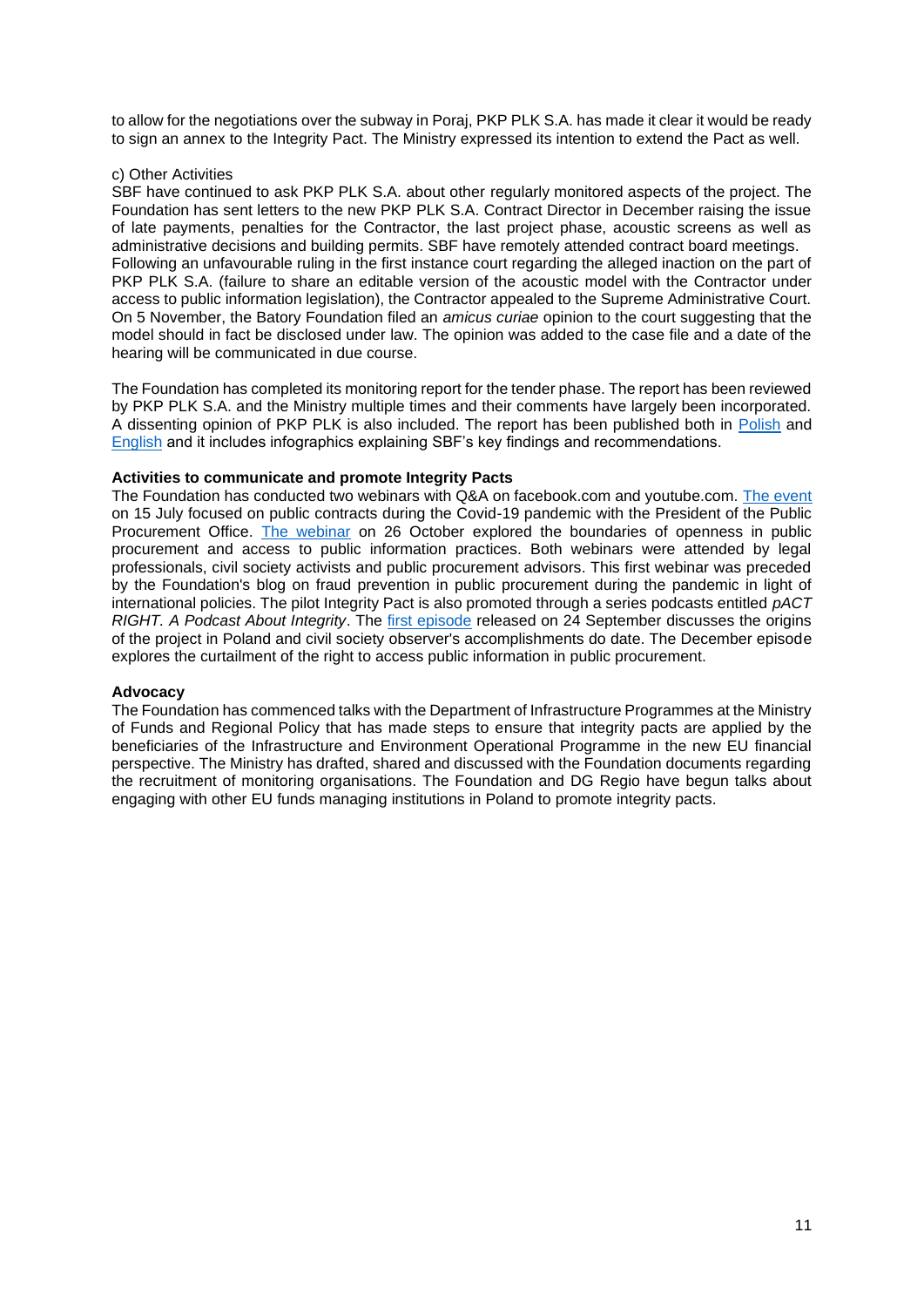# <span id="page-11-0"></span>TI Bulgaria

### **Monitoring activities**

Like in the previous period, the work during the tenth reporting period of the activities of the Integrity Pacts Initiative were marked by the COVID-19 crisis. However, this has not been the only challenge: in the context of a number of political scandals and the ensuing protests against the Government in the course of more than four months, public attention has been divided between the controversial measures those in power instituted to handle the health crisis and their efforts to survive in power. In this situation, broader systemic problems such as public procurement are no longer on the agenda of the general public and they stay under the radar which significantly hampers the process of achieving essential change.

Back to the tighter framework of the initiative, TI-BG's team was once again faced with the situation of "comings and goings" in relation to the communication with the Contracting Authority while monitoring the construction of Zheleznitsa Tunnel. On the one hand, the Independent Observer was provided with full and adequate assistance during on-site visits and meetings with construction workers. On the other hand, in the context of remote work both of the TI-Bulgaria team and of the administration, the complete absence of flexibility of the Road Infrastructure Agency (RIA) to provide data stored in their premises has become apparent. The issue with access to information has also become evident in the communication with the Ministry of Regional Development (superior for RIA) – as of the end of December, TI-BG have been pursuing a lawsuit against the MRDPW for the failure to provide in full information requested under the Access to Public Information Act.

TI-BG's team had to expand and update the content of the Monitoring Report which was begun as early as the beginning of 2020 for several times. In a dialogue with the RIA management team for the Zheleznitsa Tunnel Project, TI-BG decided to split the monitoring report in two parts, each covering individual aspects of monitoring. Despite the challenges, they have managed to complete the verification procedure and to [publish the two Monitoring Reports](https://integrity.transparency.bg/%d0%bf%d1%83%d0%b1%d0%bb%d0%b8%d0%ba%d0%b0%d1%86%d0%b8%d0%b8/) in Bulgarian. TI-BG will publish the main findings and conclusions in English in the beginning of 2021.

During the reporting period, the Independent Observer carried out three on-site visits – in July, October, and November. In the same period, TI-BG's team members took part in a total of six regular monthly progress meetings which are held with the Contracting Authority, the Contractor, and the Construction Supervisor for the respective section. Three of the meetings took place on the territory of the construction sites while the December meetings were held online due to the restrictions imposed by the authorities in relation to COVID-19. As is tradition, after every meeting TI-BG posted up-to-date information about the progress of construction work presented by the respective Contractor on the project website [Monitoring](https://integrity.transparency.bg/en/monitoring/) section, as well as photos with brief comments on [Tunnel.Report.](https://integrity.transparency.bg/gallery/)

As of the end of December 2020, the main concern remains the observance of the deadlines set out in the contracts for the public procurement. This is the time to note that, in August, RIA concluded annexes with each Contractor providing for an extension of the deadlines by 60 days. While for the most complex lot, which has the longest completion deadline respectively, this resulted in the implementation "getting ahead" of the work schedule<sup>12</sup>, for the bridge facilities north of the tunnel (Lot 1) even this extension, according to TI-BG's team, is quite insufficient for the work to be completed on time.

As TI-BG have noted in an [overview](https://integrity.transparency.bg/en/integrity-news/zheleznitsa-tunnel-one-year-of-construction-and-several-facts/) a year after the start of construction, approximately 2/3 of the overall deadline for this section saw the completion of a little over 1/3 of the construction work, respectively in the remaining 1/3 of the deadline, the Contractor will have to complete 2/3 of the construction and assembly works envisaged. In addition to this delay, the intensifying landslide processes on the boundary between Lot 1 of the public procurement under TI-BG's monitoring and the road section to the north (assigned in another procurement) pose additional obstacles and will delay construction for an indefinite time. Concern is caused mainly by the fact that, as of the end of the December 2020, there was still no project solution to handle the landslide or a specific plan to perform the construction and assembly works in Lot 1. The detailed observations will be covered in the next interim monitoring report which TI-BG plan to publish in the spring of 2021.

<sup>12</sup> *As per information from the Contractor as of October 2020.*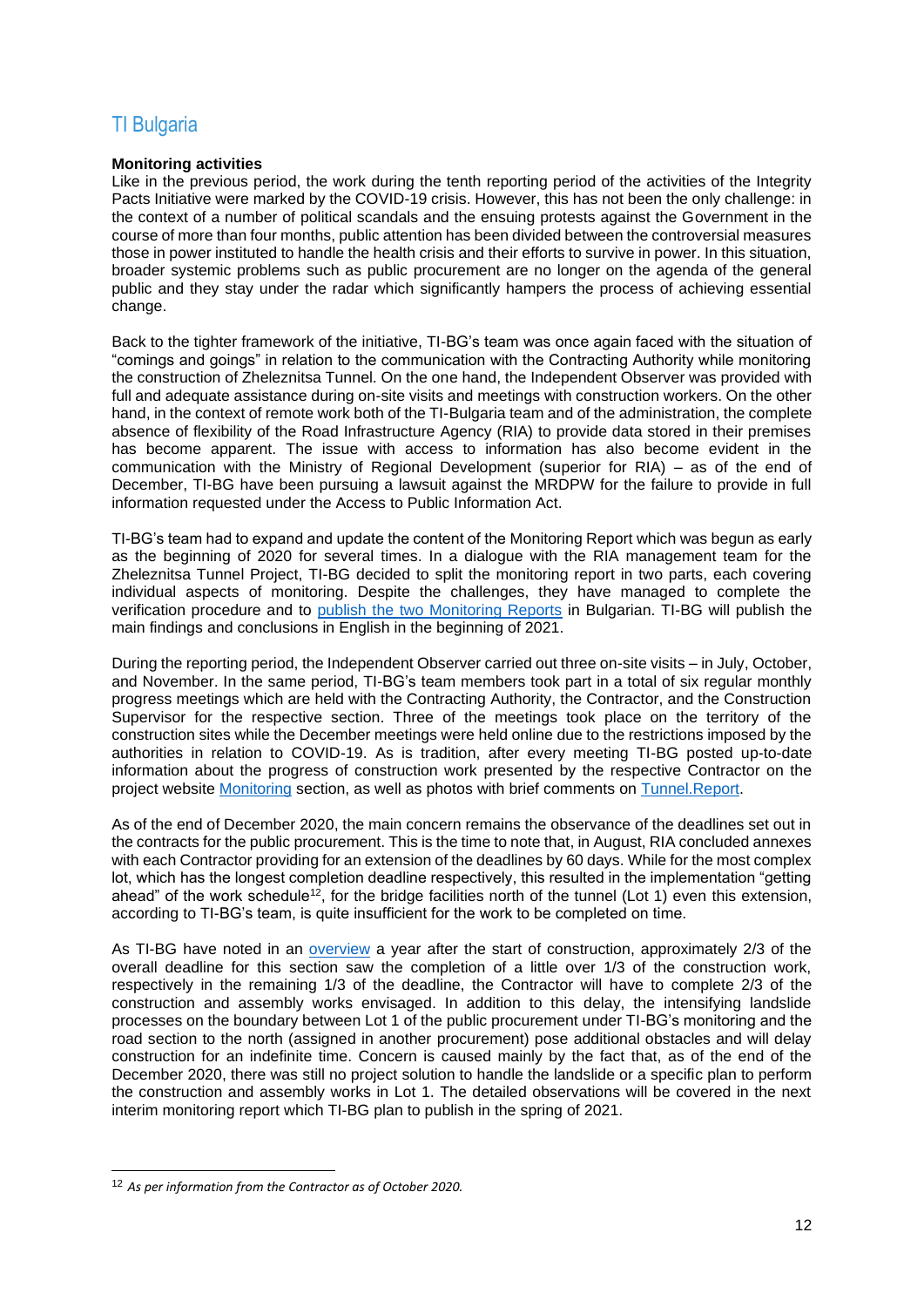#### **Activities to communicate and promote Integrity Pacts**

Within the ongoing activities to popularise the Integrity Pacts instrument and involve the public in the monitoring, TI-BG continued the campaign in social media. The [video](https://www.facebook.com/TIBulgaria/posts/3702232873208192) of the Transparency International Secretariat made an addition to TI-BG's own series of posts with "thought provoking questions" about Zheleznitsa Tunnel and the appeals to share observations, concerns, and questions via [Tunnel.Report.](https://integrity.transparency.bg/tunnel/)

In November, TI-BG organised [training for the media](https://www.facebook.com/TIBulgaria/posts/3775265302571615) in Blagoevgrad Region.<sup>13</sup> Keynote speakers were renowned Bulgarian investigative journalists while the event itself prompted the interest of local reporters not only personally (as trainees) but also as an interesting event to be covered in the media. This proved a good opportunity to popularise the project among the local communities despite the epidemic situation in the country. In the following weeks, the epidemic situation deteriorated, and the authorities imposed yet another round of restrictions which limited the possibilities for travel. Still, TI-BG believe that the coverage of the event has had an effect which will grow ever more palpable. Their ambition is to encourage not only the media but also "ordinary" citizens to benefit from the opportunities and tools accorded by modern technology and the regulatory framework for pro-active search of information, critical thinking, and exercise of public pressure to ensure greater transparency in the use of national and EU funds.

A tool of this sort is the special platform created for the project [Tunnel.Report.](https://integrity.transparency.bg/tunnel/) Via the platform TI-BG received a number of questions in relation to safety and environmental protection in the course of the construction work. The responses obtained from RIA are published on the portal so anyone can read them.

# **Advocacy**

In the summer of 2020, the Public Procurement Agency held a public survey about the latest amendments to the Public Procurement Act. Transparency International Association joined the discussion with [several recommendations](https://integrity.transparency.bg/integrity-news/%d1%81%d1%82%d0%b0%d0%bd%d0%be%d0%b2%d0%b8%d1%89%d0%b5-%d0%be%d1%82%d0%bd%d0%be%d1%81%d0%bd%d0%be-%d0%bf%d1%80%d0%be%d0%b5%d0%ba%d1%82%d0%b0-%d0%bd%d0%b0-%d0%b8%d0%b7%d0%bc%d0%b5%d0%bd%d0%b5%d0%bd/) one of which – concerning the provisions defining substantial amendments to the procurement contracts – was accepted and is already in force. The issue which the solution targets was identified in the course of the monitoring of Zheleznitsa Tunnel.

<sup>13</sup> *The district area of construction of Zheleznitsa Tunnel.*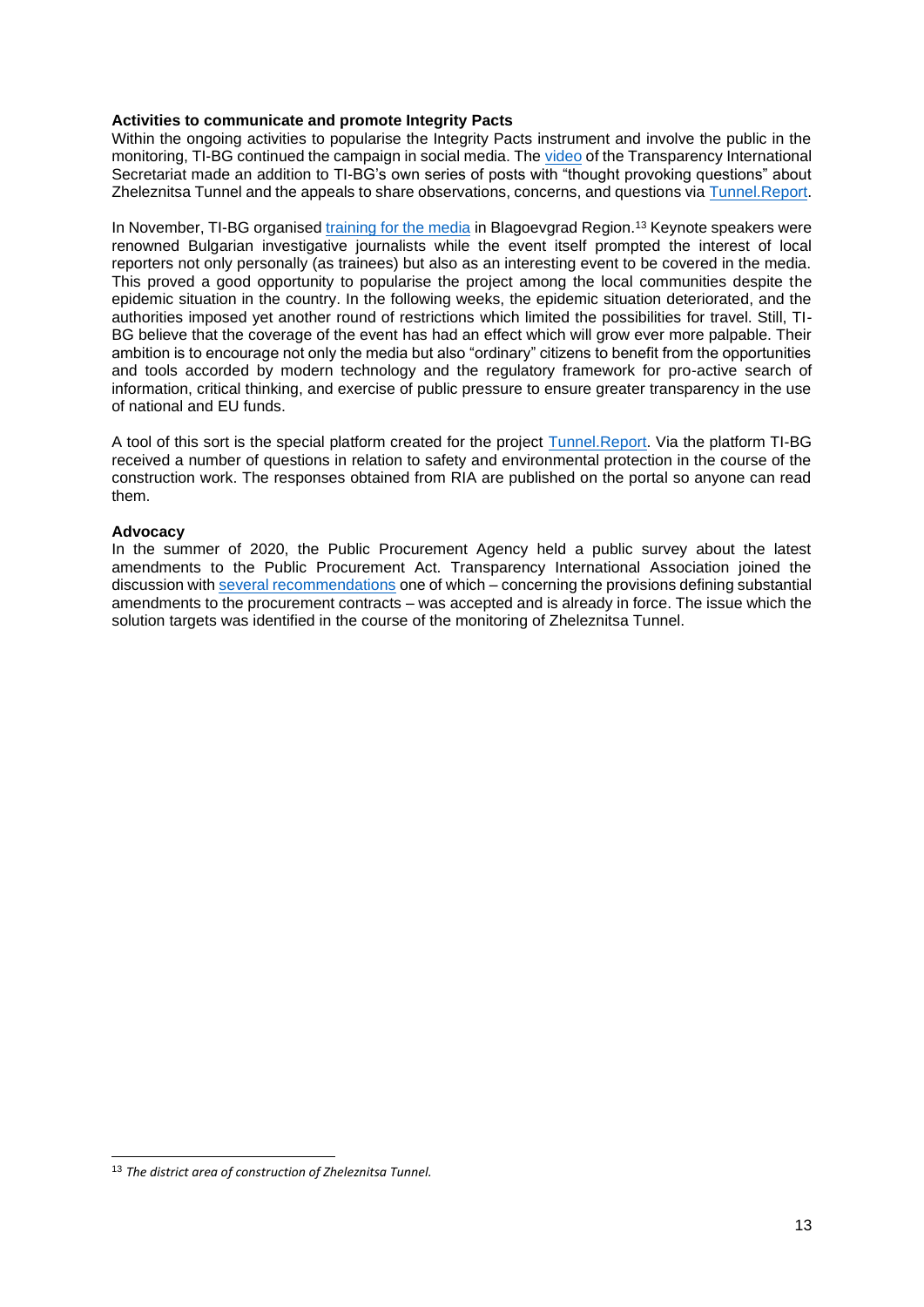# <span id="page-13-0"></span>TI Greece

# **Monitoring activities**

TI-GR continued the monitoring activities covering the period after the beginning of construction works (17/3/2020). In July 2020 the 2nd Monitoring Report (MR) was published based on the review of official documents and on-site visits to the offices of the CA. The main findings of the 2<sup>nd</sup> MR were included in the Narrative Report for the reporting period JAN-JUL 2020.

In November 2020 the 3rd Monitoring Report was published based on the review of official documents and on-site visits to the offices of the CA. The report covers a time period of 5 ½ months up to August 31st 2020.

The main findings from this monitoring period fall under two (2) thematic areas:

- a. Progress of works and its effect on the timetable for project implementation.
- b. Pre-approvals and payments to the Contractor

# Timetable for the project implementation// Progress, obstacles and delays

# The report highlighted that although 17.5 out of the 30 months foreseen in the contract have passed, no stormwater pipelines have been constructed or placed for any of the Networks S1 and S2 in both Municipalities aiming to provide flood protection. By the end of August 2020, the Contractor carried out exploratory excavations, and proceeded to relocate 450 m. of existing sewer pipes, out of 1,480 m.in total, that is expected to be relocated in a specific street {Subnetwork for S2} -which corresponds to about only 30% of the execution of the specific task. In the rest of the sub-network of S2, additional utilities networks (gas pipelines, etc.) have been identified as obstructing the route of the flood protection pipelines but their relocation must be done in coordination with the respective actors

In the Independent Monitor's (ΙΜ) view, the complete settlement of the pending relocation of all utilities networks is crucial for the smooth progress of the project. There is a high possibility for delays in construction works, as the relocations may require additional actions (i.e. need for complementary studies, approval of additional finance, etc.), which could lead to the suspension of works for an unknown period of time.

# The implementation of the road plan in areas within the Municipality of Nikaia - Ag. Ioannis Rentis, is still pending. This delay puts at serious risk both the compliance with the contractual deadline for the completion of the project as well as the implementation of the project itself, as mentioned in a previous report by the Independent Monitor (March 2020). This is a very serious issue, as in case the necessary procedures for the expropriation of properties are not previously completed the construction works cannot start in specific areas. The site of the above roads is very crucial for the implementation of the project, as it is located very close to the proposed outlet location of Network S1 to the recipient – which is where flood protection projects start from. Therefore, the construction of the whole Network S1 cannot begin unless the issue is resolved immediately. The Municipality of Nikaia-Aghios Ioannis Rentis, who is responsible for the implementation of the road plan, submitted an estimated time frame of 10-12 months, for the completion of the relevant procedures; implying as a result another significant project delay. In addition, the Municipality set as a prerequisite that the procedures will be fully financed by the Operational Program "Attiki 2014-2020", i.e. by European resources. In this regard, communications commenced between the Municipality of Nikaia - Aghios Ioannis Rentis and the Contracting and Managing Authority respectively - focused on the submission of the required documentation for the funding request to move forward - that spread for a number of months.

It should be pointed out that even if the expropriation activities are funded by the European resources, a long, multi-level process should be followed; this process includes the preparation of a relevant technical study by the Municipality of Nikaia - Aghios Ioannis - Rentis, the drafting of the tender documents, the final process for the accession to the NSRF, the conduction of the public contest, the handling of potential objections, and finally the execution and completion of this sub-project. Evidently, the required time for the completion of all the above actions, will far exceed the current contractual deadline set for 28/9/2021.

Therefore, it becomes clear that there are serious delays and risks for the full completion of a significant part of the project. At the same time, this issue highlights the importance and undeniable need for putting in place effective coordinating and monitoring mechanisms that concern other –than the already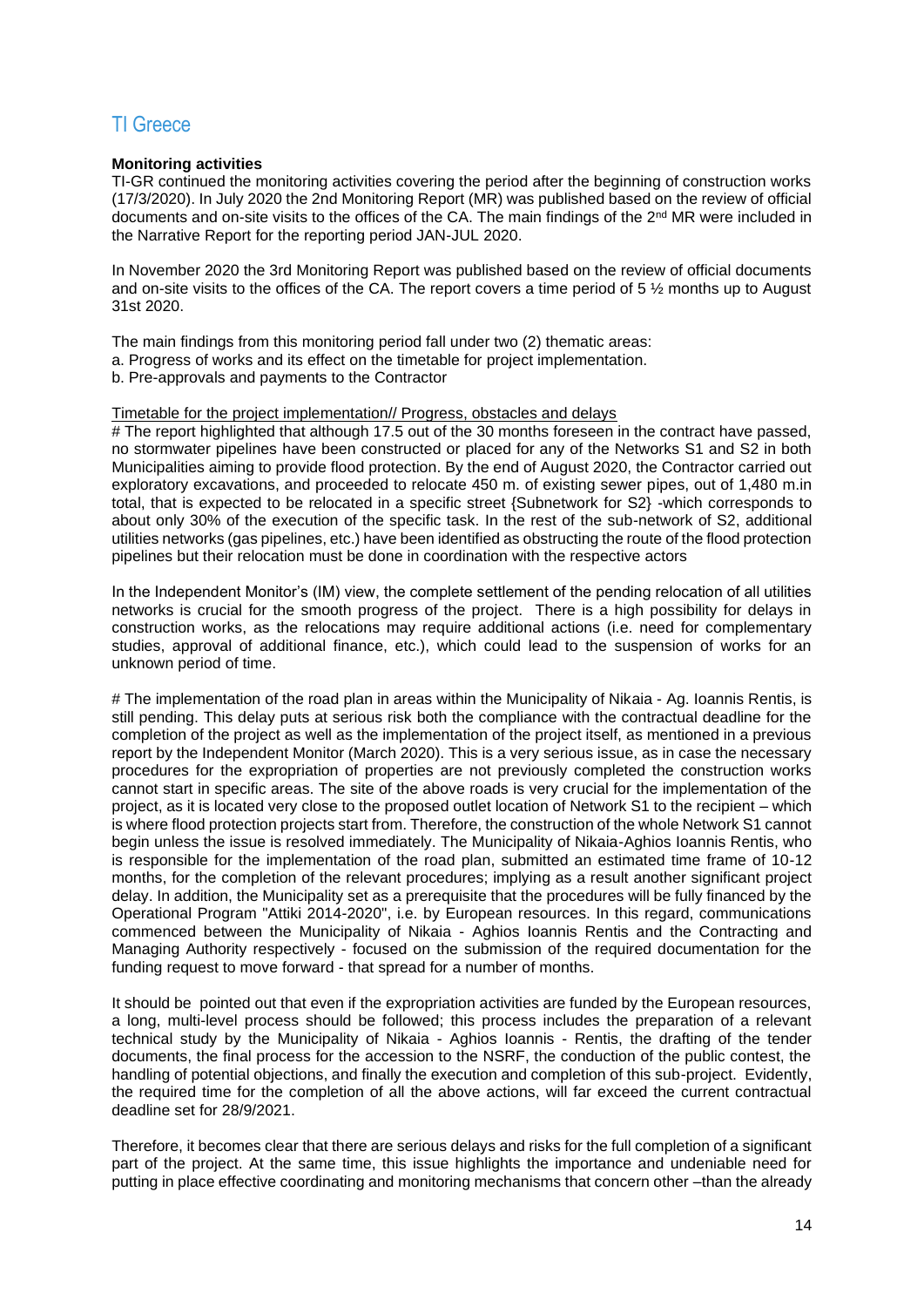involved actors; and that is because even if they are not directly engaged in the execution of the public contract, as main parties of it, they interfere in the procedure since their actions stand often as a precondition for the execution of the contract and thus may impede, jeopardize or cancel - even partially - its implementation. This prevents essentially the delivery of an integrated project or the provision of goods and services that would meet a significant need or improve the quality of life for the citizens.

# On August 12, 2020, the Contractor submitted a special declaration for the cessation of all the works of the project to Attica Region (Contracting Authority), under the justification that a number of problems had been identified as regards to: a. utilities networks and inability of communication with the responsible services for their transfer, b. archaeological works that slowed down the progress of the project and c. non- completion of the expropriation activities of areas in the Municipality of Nikaia - Aghios Ioannis Rentis. The special declaration was not accepted by Attica Region.

The Contractor filed an objection with the Minister of Transport and Networks requesting the annulment of the rejection decision. The objection was discussed in 3 different meetings (final on 22/12/2020). The Public Works Council issued a rejective opinion regarding the Contractor's objection by majority. The issuance of the relevant ministerial decision is expected. In addition, the Contractor on 6/11/2020 filed a notice for compensation for actual loss. Since August 12, 2020 the works of the project remain halted.

#### Pre-approvals and payments to the Contractor

During the reporting period the CA approved a payment of  $\epsilon$  89.928.37 concerning the relocation of a section of approximately 450m of sewer culverts with their respective manholes on Thessaloniki Street. Until August 2020 a total of € 470.980,37 has been paid to the contractor.

# RESPONSE TO THE INDEPENDENT MONITOR'S REQUESTS

The communication between the Independent Monitor (IM) and the Contracting Authority (Attica Region) for the needs of the 3rd Monitoring Report (MR), ran smoothly remaining in practice unprohibited by the special conditions created by the COVID-19 pandemic.

It should be noted that the Contractor did not respond to information requests addressed by the IM, either for the previous (2nd) or the latest Report (3rd). However, the Contractor reached out to the IM after the final draft of the 3rd MR and displayed a willingness for cooperation by providing information/documentation. In addition to this, the Contractor also invoked the IM's reports during the proceedings before the Public Works Council.

As a result of the COVID-19 pandemic outbreak several restrictions remained active nationwide (i.e. educational institutions of all levels suspended operation for a 2-month period, community gathering spaces and public spaces [i.e. theatres, cinemas etc] remain closed, conferences/meetings/seminars/ trainings not allowed). "Work from home" is strongly recommended by official authorities and many private companies suspended their operation by order of the government. Public sector agencies applied rules for social distancing for staff, many of which were on special leave, and work rotation. Government also re-imposed significant restrictions on all non-essential transport and movement across the country.

#### **Activities to communicate and promote Integrity Pacts**

During the reporting period (JUL-DEC2020) the IP was promoted to relevant stakeholders through:

a) Circulation of 2 newsletters dedicated to the 2nd an 3rd MR and European updates to interested stakeholders (July and November 2020)

b) Opinion article by the Chair of TI-Greece published on the Greek service of the international news aggregator and blog platform "Huffington Post Greece"; the article highlighted the importance of clean contracting for MFF '21-'27 & recovery funds (October 2020)

c) Press Statement on the official observations and proposals submitted-as part of the IP advocacy work- to the public consultation for the new public procurement draft law. (December 2020). d) Social Media activity (fb, twitter, LinkedIn)

Throughout the reporting period the project website (www.integritypact.gr) was following the project's progress (3,715 page views during the reporting period).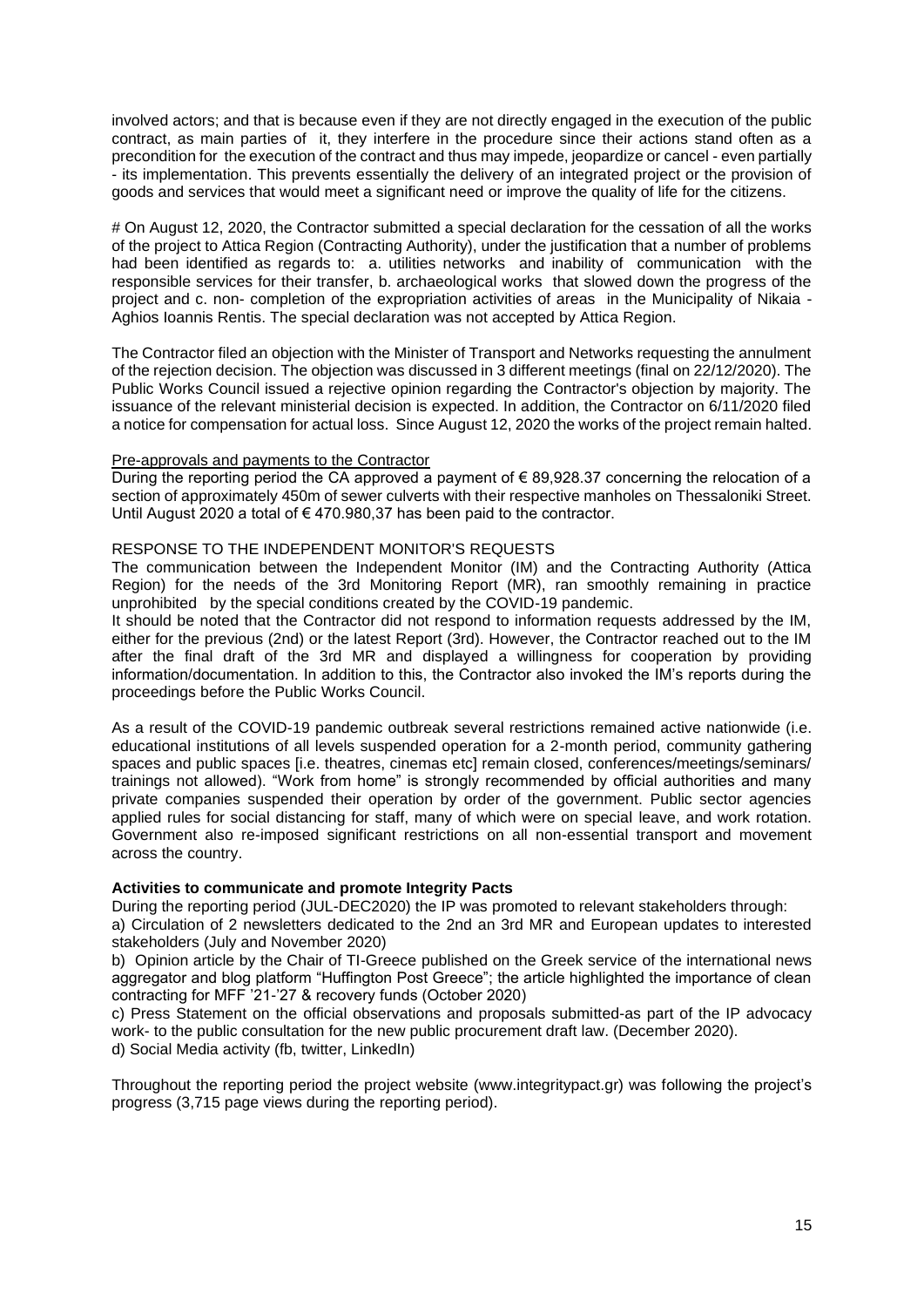# **Social accountability work (working with affected communities)**

Due to the COVID-19 pandemic, presentations/meetings with affected communities, youth audiences (university + high school students) and other stakeholders have been postponed for the next reporting period (examine the possibility to organize them online depending on the situation).

# **Advocacy**

a) TI Greece co-signed a Joint Statement of 27 CSOs to European leaders (Summit Meeting) on MFF '21-'27 & recovery funds-importance of clean contracting. The Joint Statement was also addressed to the State Secretary to the Prime Minister.

b) Participation at the public consultation regarding the Draft Law on the reform and modernization of the institutional framework of public procurement, as well as the amendment of the existing legislative framework. In a total of 192 articles, TI-GR's remarks focused on those that address issues of transparency and accountability, having a significant impact on the cost, time and quality of works, goods or services offered to the citizen through the execution of a public contract. The remarks and recommendations that were also communicated to the competent Minister of Development & Investment, concern the direct assignments, the unusually low bids, the publication of data only for contracts with an estimated value higher than 2,500 euros, and the conditions for exclusion of a candidate contractor from process of concluding a contract for particularly important crimes, such as bribery and money laundering. The positioning of TI-GR was also widely publicized through a press statement and the chapter's official social media channels.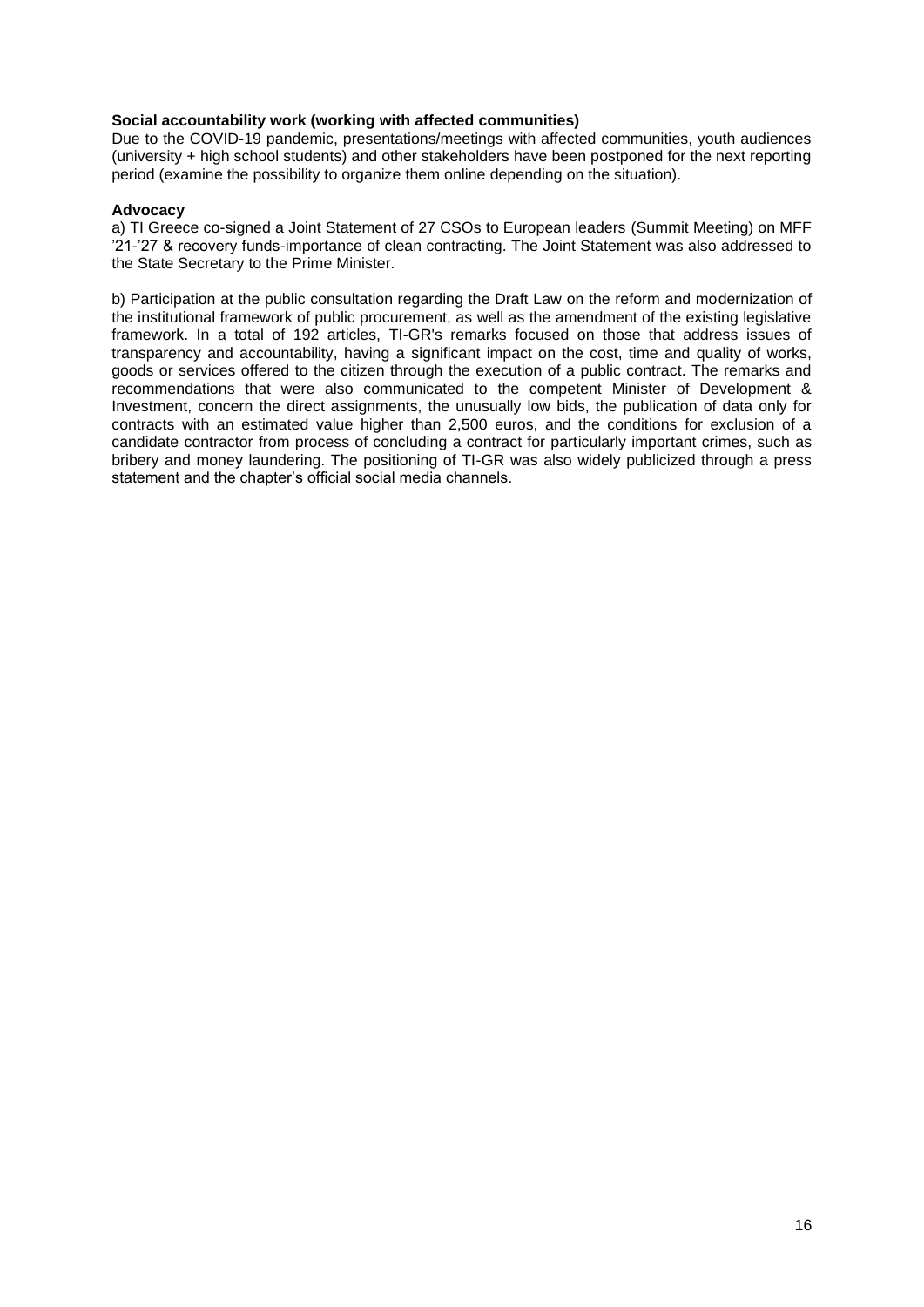# <span id="page-16-0"></span>TI Hungary

# **Monitoring activities**

#### M6 Motorway project

Between July and December 2020 TI-HU continued monitoring the second public procurement procedure, which is for the actual works, and which started in December 2019. They examined the bids, the notices for supplementary information and clarification, and all other documents produced in this phase of the public procurement procedure. TI-HU did a background check on the bidders, and since one of the bidders was a mixed consortium of Hungarian, Czech and Slovak companies, TI-HU turned to the Slovak and Czech TI chapters to get background information on the companies in question. As it turned out the Czech mother companies raised serious concerns due to certain on-going corruptionrelated court cases. TI-HU participated in the Selection Committee meetings; and made comments and inquires on the bids. They focused mainly on the offered budgets; and discovered serious anomalies. The Contracting Authority was cooperative during monitoring, they provided all necessary information and document, and considered and discussed the concerns TI-HU raised. The public procurement procedure was closed on 21 December 2020 by signing the contract between the CA and the winning bidder.

# Flood reservoir project

In July 2020 TI-HU travelled to the Tisza-Túr region with their engineer expert to perform an on-thespot check on the construction site of the flood reservoir. First, they examined the documentation with the representatives of the Contractor and the CA, then they could check the information they got from the documents against the reality. Up until the point of the on-the-spot check the execution of the contract went according to the contractual obligations.

# **Activities to communicate and promote Integrity Pacts**

While TI-HU visited the construction site for the on-the-spot check in July, they also recorded the visit itself and talked to local stakeholders about their opinion on the project. TI-HU got very valuable insight into how this project affects the life of the locals. They also recorded the opinions of the CA and the local project manager, how integrity pact helps their work. On 1 September 2020 TI-HU published the video that they are very proud of:

<https://www.facebook.com/TransparencyInternationalMagyarorszag/posts/10158370889610792> They reached around 6.000 people with the video and got several positive comments under the Facebook post.

#### **Social accountability work (working with affected communities)**

#### Flood reservoir project

As explained above during the course of the on-the-spot check, TI-HU met local stakeholders: mayors, the local head of the protected nature park, the local project manager etc., and talked to them about the flood reservoir. They summed up their findings in the video linked above.

#### **Advocacy**

The project manager gave presentations on the corruption risks related to public procurement and on integrity pact as a tool to tackle the problems: at the Law Faculty of Eötvös Loránd University; and to civil servants of a Capital District.

TI-HU also presented the integrity pact tool to potential interested parties, which resulted to a new integrity pact for monitoring the renovation of the Chain Bridge. The renovation of the Chain Bridge, being the symbol of Budapest, is a long-awaited landmark project with a significant political and media attention. The value of the project amounts to ca. EUR 68 million. Lessons learnt from the M6 and flood reservoir project greatly help TI-HU's monitoring activity: they gathered deep knowledge of the construction sector in Hungary and got to know the market operators, their practices etc.

TI-HU prepared a paper as contribution to the Partnership Agreement 2021-2027 for the Prime Minister's Office, in which they suggested to systemic use of integrity pacts in high-risk projects finances from EU funds.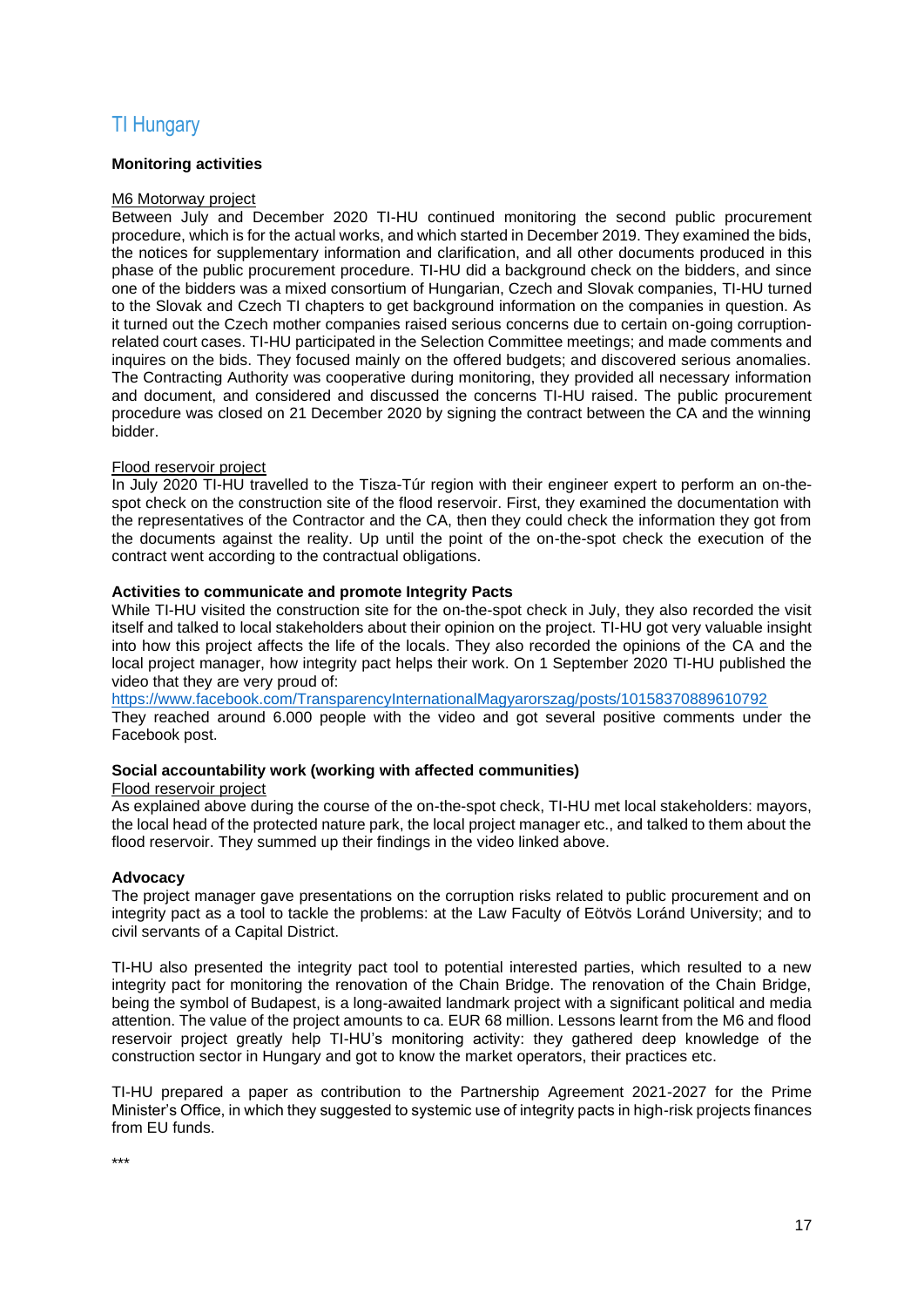TI-HU also started to work on several complementary, "side" project within the framework of the integrity pact project: updating, and potentially further developing their existing red flags tool; setting up a database on the public procurement procedures related to COVID-19; launching FOI requests on COVID-19-related procurement; preparing a series of video on public procurement and the use of EU funds.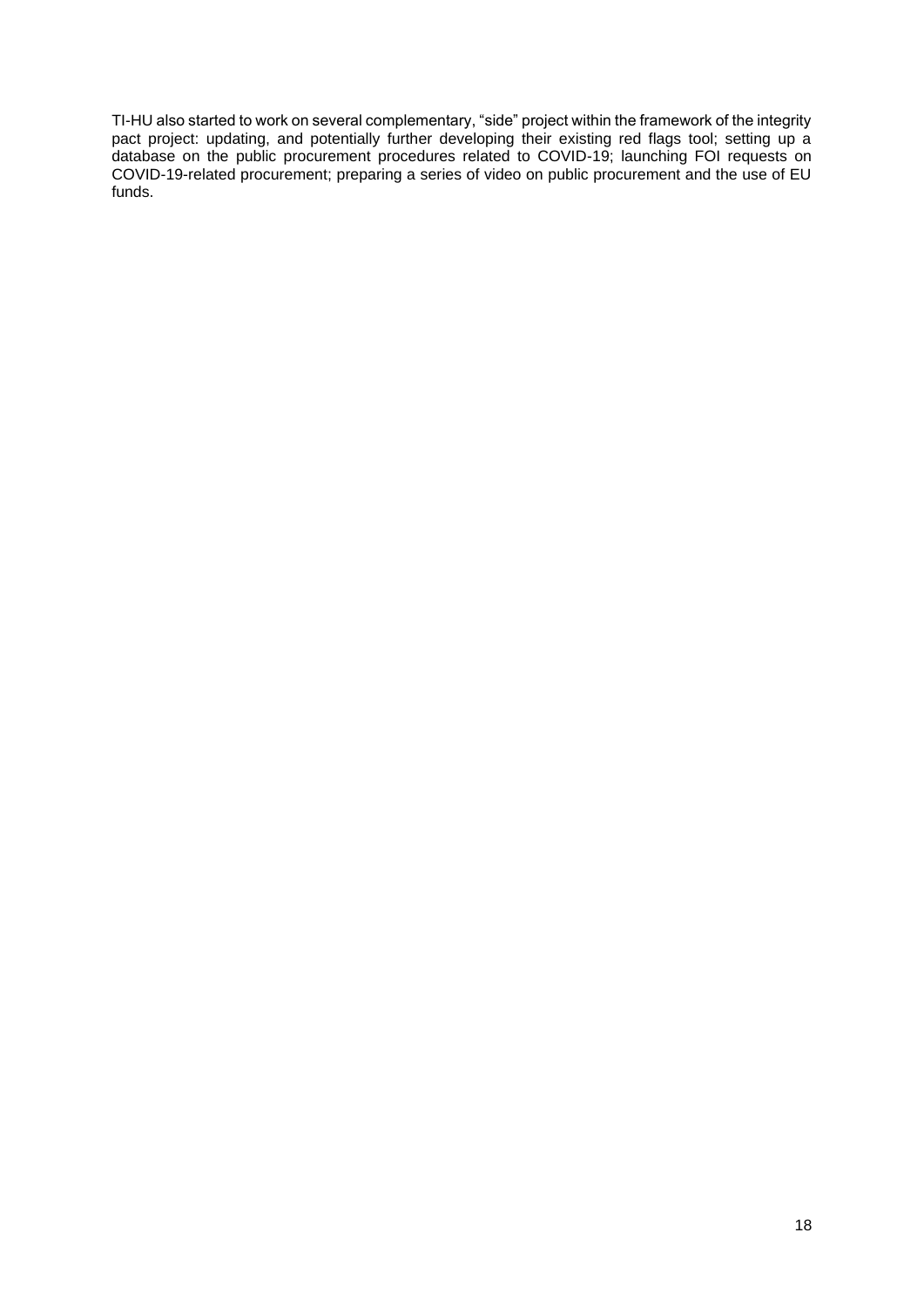# <span id="page-18-0"></span>TI Italy

# **Monitoring activities**

Delays on Integrated Public Procurement Report

The report is on the impact of structural delays of the integrated public procurements at national level, by interviewing and collecting contributions through national stakeholders. This will be released by February 2021.

Photographic Report. This photo reporting is linked to the implementation of a socio-urban study on the construction of the extension works of the Cagliari light rail (Repubblica-Matteotti section) in order to produce a photo-narrative publication of the project and the local community.

The research investigates the social dimension linked to the urban change in Cagliari in relation to the evolution and innovation of the urban tramway system, with particular interest in the urban development impact on citizenship. The storytelling will have a strong visual importance, of a photographic type, because TI-IT would like to find in the mixture of research-study and images a synthesis that also lends itself well to the active involvement of citizens in civic monitoring with a bottom-up approach. This is ongoing and will be released by February 2021.

#### Experts monitoring activities

# *Executive planning*

ARST in June and July sent to the contractor ATI Consorzio Integra (ATI = Temporary Association of Companies) two tranches of requested changes to comply with gaps found in the delivery at the beginning of June of the latest version executive design, with a very substantial documentation composed of 12 technical attachments.

The material received by the ATI, or the required revisions, has been forwarded to the third-party executive design verification company Rina Check in Genoa at the beginning of September.

Between August, September and October, the Contractor solved out the findings and critical issues (many) communicated by the Contract Authority as well as agreements have been reached with respect to the cost revisions required by the Contractor and subject to reviews and negotiations.

An evidence that the issues between the CA and the Contractor have been resolved, on October 21 the time schedule of the next activities October 2020 - February 2021 has been provided, which should lead to the start of the construction site opening works on February 27, 2021.

In November, the third party Rina Check of Genoa, in charge of co-examining the executive design of the contractor, expressed a negative opinion on formal aspects. ARST (MA) decided to approve executive design by listing changes with which to rectify and resolve the formal inaccuracies detected by the third-party examiner.

#### *New Actions*

At the beginning of November, it has been the retirement of the ARST Project Engineer Manager Ernesto Porcu, a long-standing collaborator of recent years with the monitoring staff. The Engineer Marco Demuro became new head of the procedure in the design and execution phase to replace Ernesto Porcu. Engineer Barbara Testa beame the new construction manager to replace Marco Demuro.

#### *New Economic Framework*

On November 16, the new Economic Framework of the project has been reformulated and sent to the Sardinia Region for the authorization, after which it had to be approved by the executive management and treasury of ARST itself to decide on the effectiveness of the use of the funds.

Here are the summary items. The Preliminary Project of 07.04.2016 cost an Eu + Region of Sardinia financing item for a total of 22,500,000 euros, this amount was reported in the signing of the contract of 22.05.2018 with the Contractor (Consorzio Integra) winner of the tender, after variants requested by the Decision-making Services Conference of 27 July 2018, the further changes are quantified on 12.06.2019 at 3,263,000 euros.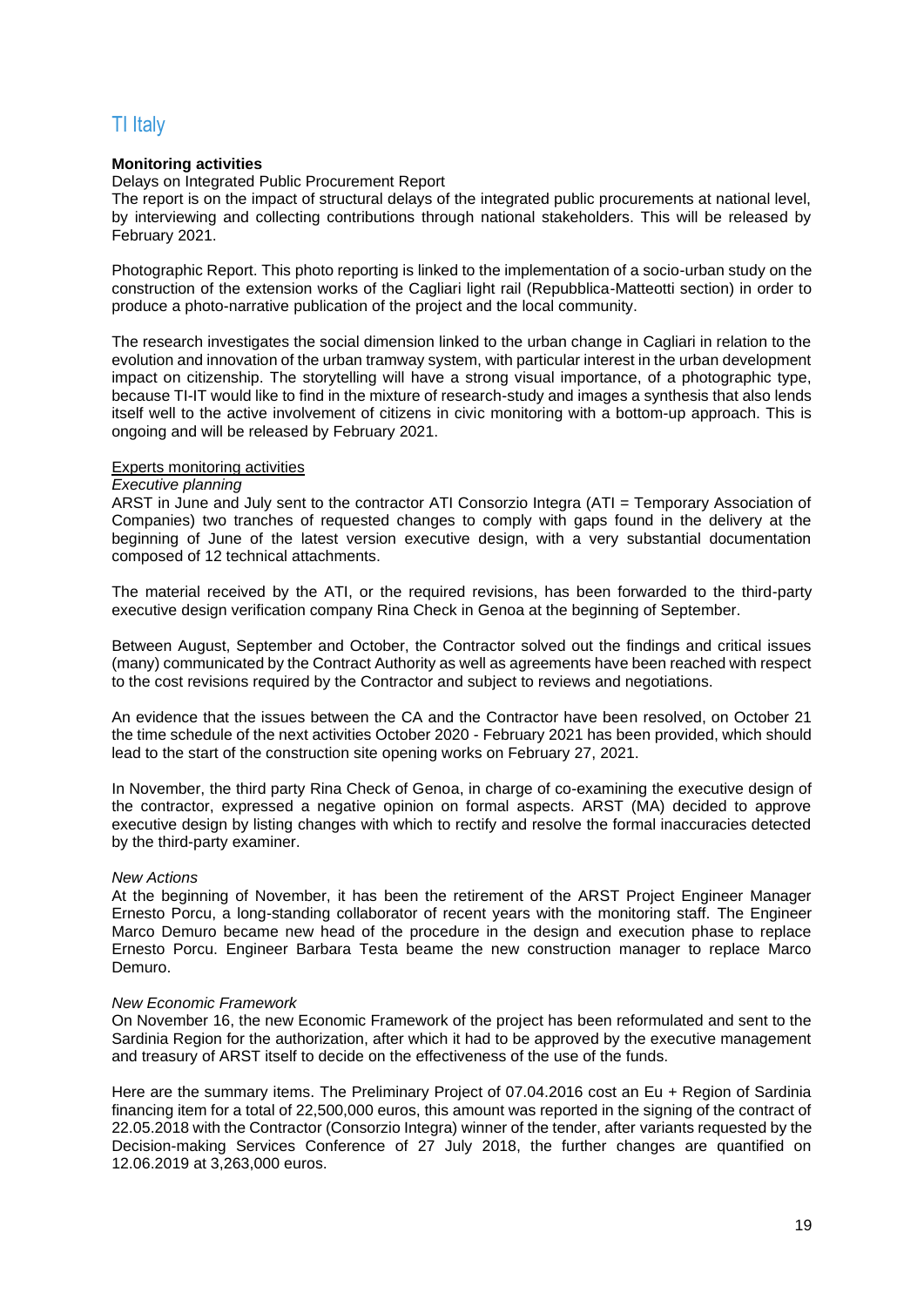Due to the effects of the requirements of the entities and the changes made to the executive project and the negotiations with the Contractor, the excess amount is quantified in 5,000,000 euros. Therefore the final amount reached. Thanks to regional and municipal funding it is 27,500,000 euros.

#### *Services Conference in a nutshell*

The new revised and corrected executive design is brought to the attention of a last reduced Small Services Conference (still 30 entities) whose main interlocutor is the Municipality of Cagliari, it is called the excerpted Services Conference. It takes place on 10 December 2020 and mainly concerns the problem of the flooding of an area of the city that will be affected by the passage of the light rail and its solution by means of a "pipeline system" for the disposal of excess water by means of lamination tank and pump system. The Conference is resolved with other minor prescriptions that can be absorbed in the coming months.

# *Preparation of the construction site*

As evidence of the fact that TI-IT are on the home straight for the start of the works, the requests and assignments by the Municipality of Cagliari of temporary construction sites by the executors of the works begin. The first areas are assigned on 23.12.2020 for a period of 836 days which is estimated to be the time necessary for the completion of the works. In high areas there are delays and unavailability, TI-IT monitor at the beginning of 2021 that this last obstacle does not generate delays now that everything else is ready.

# **Activities to communicate and promote Integrity Pacts**

EWRC Civic Mapathon. TI-IT have taken part to the EWRC (European Week of Regions and Cities) that has virtually brought together local and national authorities, with representatives of the European Union, civil society, academia and the private sector to promote citizen participation in cohesion policy and share best practices. This year's EWRC was divided into three weeks, each focused on a different theme: 1) Empowering Citizens, 2) Cohesion and Cooperation, 3) Green Europe. TI-IT have proposed a Participatory Lab into the third strand so that they have launched an online webinar on Civic Monitoring in an IP project. This showcased an operational civic tech tool useful for explaining the realization of a public work to citizens: from the state of the art during the design, up to the collection of existing data and of those foreseen by the project, going to the opening phase of the construction sites and the citizens use. A participatory method that allowed TI-IT to activate the communities in telling the stories of the territory in which they live and of which they are actively interested. This has been a virtual civic walk that simulates an action of civic monitoring on the field, searching for elements of the territory useful for the story. Participants will be provided with the bases and technological fundamentals of collaborative geographic mapping on OpenStreetMap and the explication of a Mapping Party: an event during which enthusiasts and / or simple onlookers gather in a specific place to "map" it.

IPs Milan Conference: On 9 December 2020 TI-IT have done an online event that was held on the adoption of important and innovative changes to their Integrity Pact. The amendments adopted by the Municipality of Milan concern the strengthening of the whistleblowing tool, the management of conflicts of interest, the fight against recruitment and work that do not comply with guaranteed rights. Transparency International Italia has been present at the event to illustrate the experience of the Integrity Pacts with the pilot project Integrity Pacts: Civil Control Mechanisms for safeguarding EU funds. The focus of the intervention will be civic monitoring, with the actions implemented in recent years.

#### **Social accountability work (working with affected communities)**

Intervention in Cagliari's University on Urban Engineering Course

TI-IT have done a short lecture on the Italian Procurement Code and roles on construction site works of future engineers, by mentioning the importance of the civic monitoring and the potentialities of Integrity Pacts and the example of the European Project.

#### **Advocacy**

Any advocacy intervention has been at present suspended due to Covid-19 restrictions on round tables and meetings with goverment representatives.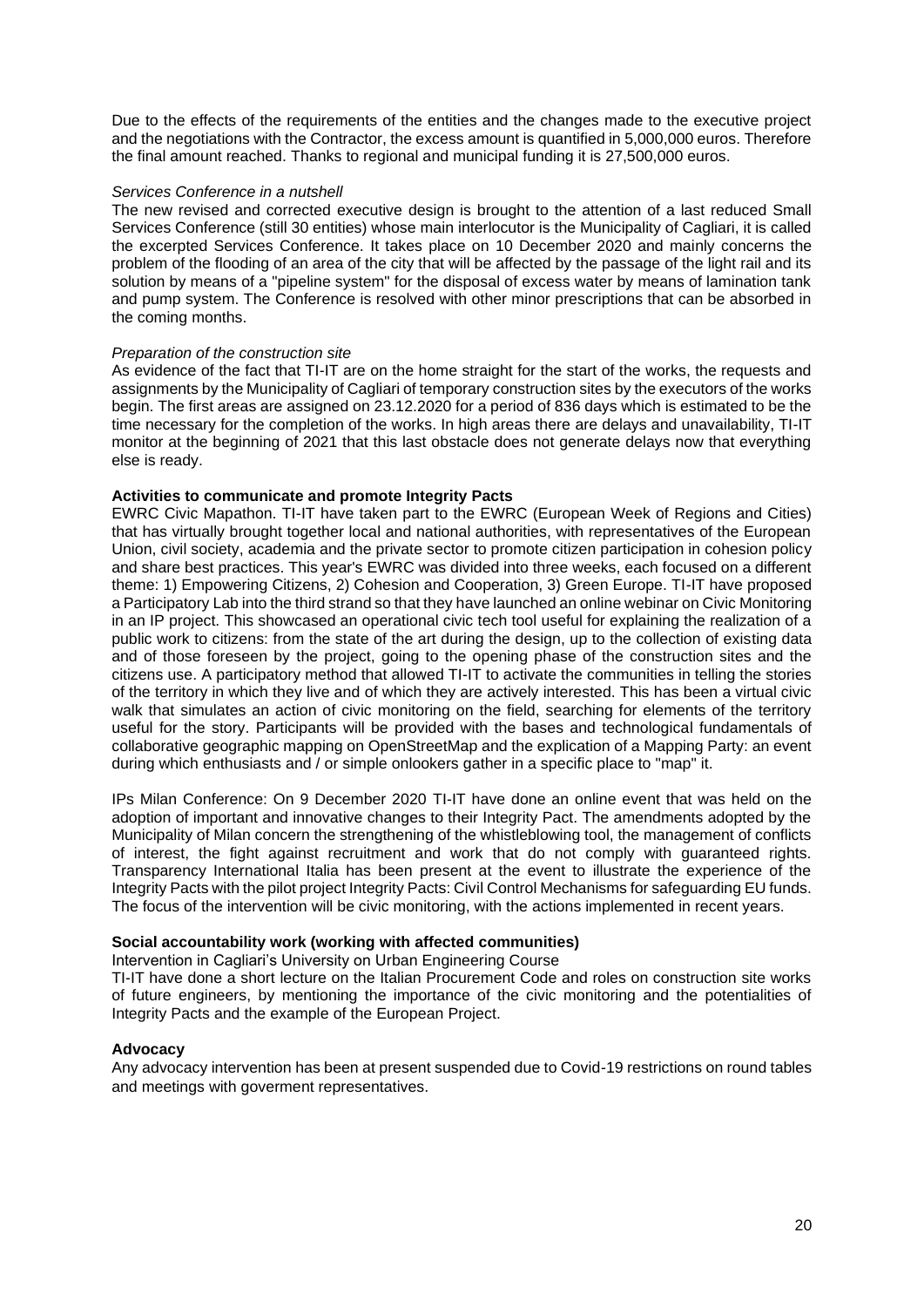# <span id="page-20-0"></span>TI Lithuania

# **Monitoring activities**

During the months of July – December 2020 TI Lithuania continued its routine monitoring activities of the projects and engaged the legal experts to review procurement documents. To mention a few noteworthy developments in this field – disputes arose regarding one of the projects (Construction works of the renovation of the left bank of the Neris river in Vilnius - bicycle and pedestrian paths, with preparation of the work project) between the bidders and CA due to decisions taken during the evaluation of the bids. Currently the future of this project is under discussion as the CA awaits the court decision.

In addition, in August the archaeological finds have been discovered during the reconstruction works (project "Construction works of the right riverbank of Neris, set up of bicycle and pedestrian paths, with preparation of the work project"). TI Lithuania has been monitoring the process in order to understand the implications of this discovery for the timeframe and budget of the project.

Finally, TI Lithuania has continued its work with the representatives from the Corruption and Misdemeanour Prevention Division at the Vilnius City Municipality on improvements of the anticorruption programme implementation plan, including better regulation of the internal reporting channel in place, and discussed further cooperation in 2021 (e.g. conducting trainings to CA employees, reviewing the corruption risk management mechanisms in place, etc.).

# **Advocacy**

TI Lithuania has also engaged in public advocacy activities, advocating for better risk management in public procurement. For example, TI Lithuania's team members attended 2 international events as speakers (webinars organized by the World Bank and OCP). Please find more information about the events [here](https://docs.google.com/document/d/1M3Ayiube5kDBWpAQfT4WKajbwqo-eWvncnrMR_XBJi8/edit) and [here.](https://ebrd.glueup.com/event/em-powered-by-ocds-data-civil-society-data-driven-procurement-monitoring-20820/?fbclid=IwAR2kE2shokarXdMUlkqCD2Vjvkka6xjz0VlAoUyJWb8E8uoZWfqYHOodbT0#speakers) The sessions covered the topic of the importance of disclosing public procurement data and risk management, which is a part of the integrity pact model.

Last but not least, TI Lithuania engaged with various stakeholders in the field, such as the biggest contracting authorities, the biggest hospitals, the Lithuanian Public Procurement Office, the Special Investigation Service, and the National Audit Office. The activities have led to further discussions on the openness of public procurement and the need for more data. For example, the PPO has been continuously updating the COVID-19 related procurement data in an open data format on its [portal.](https://vpt.lrv.lt/kovai-su-covid-19-sudarytos-sutartys)

During the first wave of COVID-19 pandemic governments were forced to make rapid decisions to prevent the spread of the virus. Often such preventive measures were taken bypassing the usual procedures and checks and balances on public spending. In fact, the pandemic has only highlighted the already existing challenges and corruption-related risks in public procurement. Therefore, TI Lithuania has been actively advocating for open data on procurements related to Covid-19. At the end of June 2020, the Public Procurement Office opened data of COVID-19 procurement (for the period from January to May 2020) and published an analysis about the protective equipment and disinfectants bought (the analysis contained a total of 1241 contracts) also thanking TI Lithuania for the inspiration. Please find the report and data [here.](https://vpt.lrv.lt/lt/naujienos/vpt-parengta-covid-19-pirkimu-ataskaita-atviri-duomenys-nustatyti-pirkimu-trukumai-ir-rekomendacijos)

With the initiative co-financed by the Open Contracting Partnership and the Integrity Pacts project, TI Lithuania aimed to better understand the extent of public procurement and allocation of resources during the COVID-19 pandemic and as such increase the level of transparency in healthcare sector spending and advance the conversation regarding the use and the release of better-quality open data. As a result of this initiative, a 10% increase in COVID-19 public procurement transparency in Lithuania was noted, due to contracts additionally provided to TI Lithuania.

TI Lithuania sent FOIA request to 10 largest contracting authorities and 5 main COVID-19 patient hospitals for (1) all COVID-19 related procurements between January-May 2020 that were not published by the PPO, (2) status of all COVID-19 related procurement, (3) distribution of COVID-19 related equipment received between January-May 2020, (4) support received between January-May 2020 to combat COVID-19. All 12 contracting authorities answered to FOIA requests, some of them providing only partial information. Main findings of the initiative: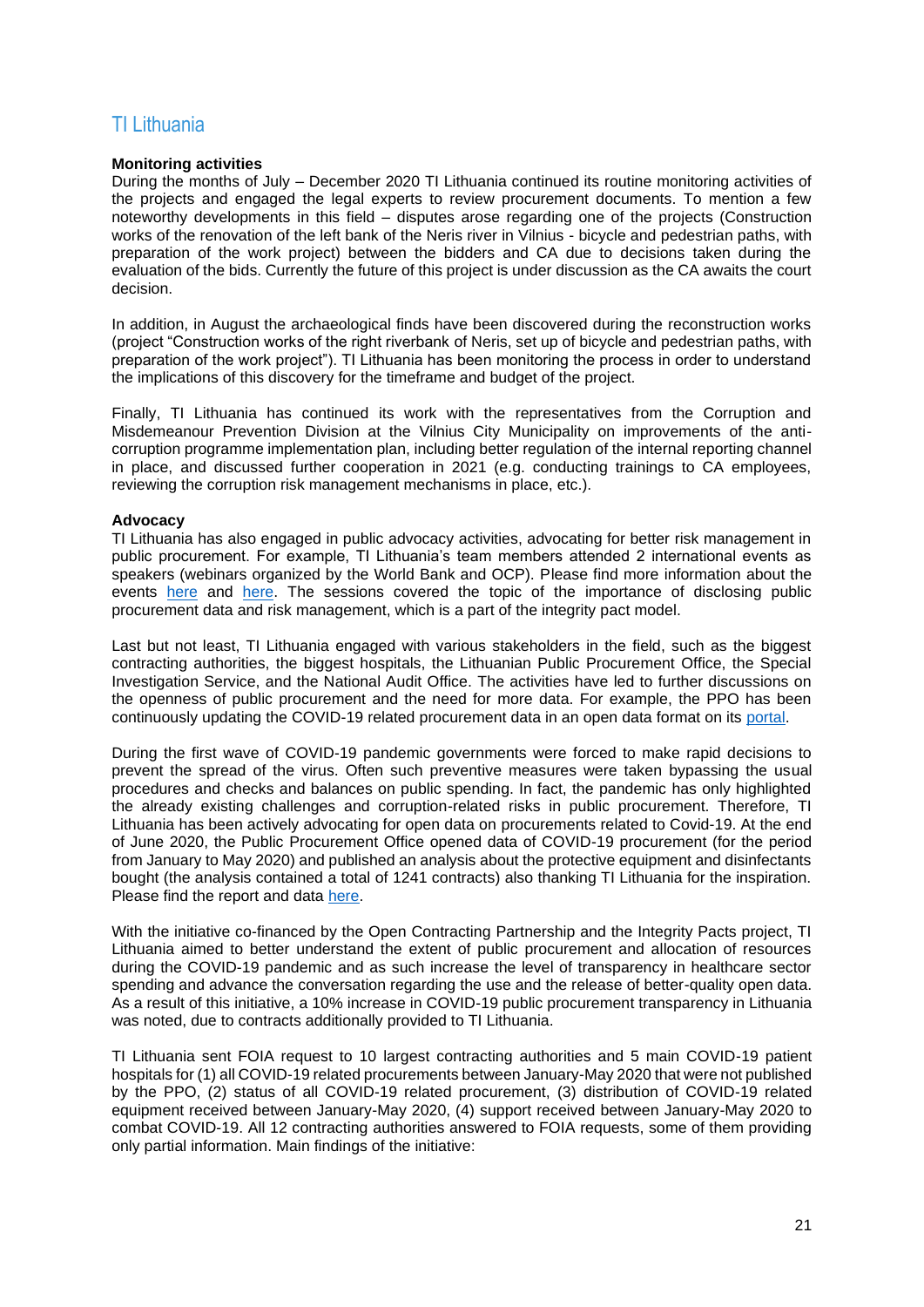- 136 additional public procurement contracts worth EUR 7.98 million were submitted by the contractors that had not been previously disclosed by the PPO. At least 8 out of 10 of these contracts were of small value;
- Most hospitals and institutions bought protective equipment and disinfectant fluids (34%), medical equipment (22%), as well as medicines and pharmaceutical products (13%);
- At least 5 hospitals that disclosed such information, received at least 2 million euros in donations related to COVID-19 support. Some donors identified in the data also participated in public procurements as suppliers at the same hospitals;

Based on these findings, TI Lithuania provided recommendations for the stakeholders in the field to: (1) declare all COVID-19 related public procurement contracts and support received in a publicly available open data format; (2) declare the state of completion of the contracts; (3) create a publicly available database of reliable suppliers for COVID-19 related contracts (along with open beneficial ownership registry). Please find a press release, study and visual infographics [here.](https://www.transparency.lt/en/tilc-decision-makers-and-monitoring-authorities-may-not-have-been-aware-of-about-one-tenth-of-the-money-spent-on-fighting-the-pandemic/)

This initiative supported TI Lithuania's data-driven advocacy efforts for more transparency around COVID-19 procurement. The Public Procurement Office updated the Central Public Procurement Information System (CVP IS) by including new information fields. For example, procuring entities are now recommended to publish actual contract implementation data and the actual amount, they must also attribute the procurement to the COVID-19 procurement if applicable, there is also an option to export contracts data in csv format (more: [https://bit.ly/3t0YWPk\)](https://bit.ly/3t0YWPk). In addition, TI Lithuania presented the research results and recommendations to the Anticorruption Commission in the Parliament of Lithuania. As a result, the members of the Parliament committed to carry out parliamentary oversight of transparency and effectiveness of COVID-19 procurement (More information (in Lithuanian): [https://bit.ly/39jMgeA\)](https://bit.ly/39jMgeA).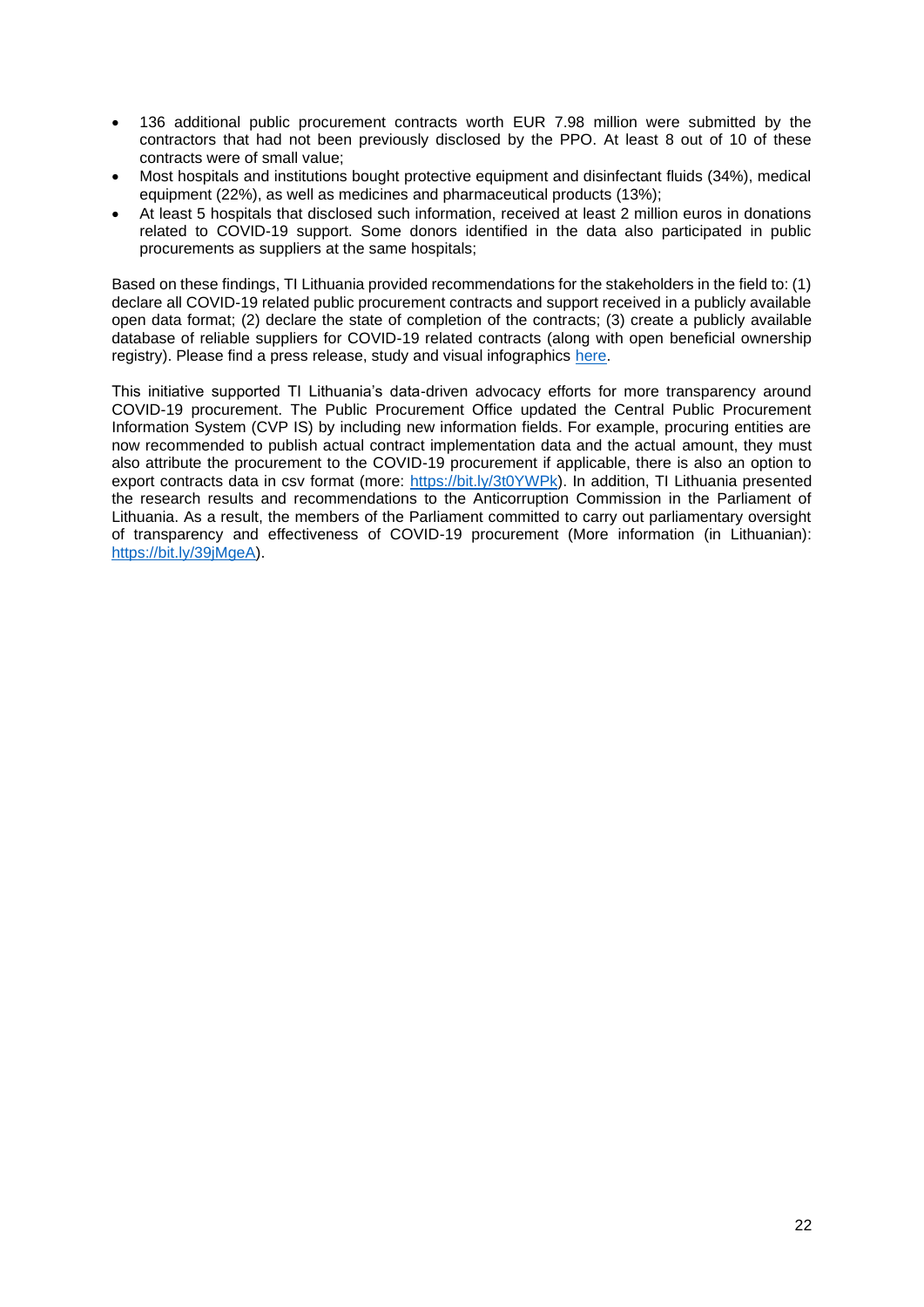# <span id="page-22-0"></span>TI Portugal

# **Monitoring activities and Social accountability work (working with affected communities)**

On the monitoring plan, the formal approval for starting the construction work designed for MA01- Conservation of the west and north façades came in June 2020, and in early July TI-PT organized a meeting at the Monastery to welcome the new contractor to the IP project, like the one organized for MA02 when this work started in 2019. The meeting also corresponded to contract award and IP signature by the Construction Company responsible for MA01.

In September, the Experts were finally able to conclude the monitoring activities related to MA02- Monastery door and shop renovation, after a technical visit to the Monastery on September, the 10th.

The preliminary monitoring reports concerning the conclusion of MA02-Monastery door and shop renovation and the bidding process of MA01-Conservation of the west and north façade were then sent to the CA for comments. For internal reasons, DGPC only shared their input on January 2021 (although the responsible department sent the reply for the Deputy Director's approval by November, the 4th), and therefore TI-PT are unable to fill in the monitoring logs during the current reporting procedure.

TI-PT hope to be able to publish and to disseminate the monitoring reports no later than the first week of March 2021. The plan is to aggregate all the monitoring info related to MA02 in a solo document in both Portuguese and English for increased outreach.

#### **Social accountability work (working with affected communities)**

Project implementation during the second half of 2020 was also affected by the COVID-19 crisis. As said in the last reporting period, the country was lockdown since March 2020 (the [State Emergency](https://www.reuters.com/article/us-health-coronavirus-portugal/portugal-restricts-movement-to-stem-coronavirus-rules-out-rationing-idUSKBN2163WD)  [was first declared on the 19th of March](https://www.reuters.com/article/us-health-coronavirus-portugal/portugal-restricts-movement-to-stem-coronavirus-rules-out-rationing-idUSKBN2163WD) and successively renewed until the end of the year. Preventive measures to contain the virus are still in force by today, blocking all public events and any gatherings with more than 10 people.

For this reason, TI-PT were unable to organize on site monitoring guided tours between July-December 2020, and according to the coronavirus evolution in January 2021, the closest work with the affected communities from the village of Alcobaça will only be possible again during the 2Q 2021.

To overcome this obstacle, TI-PT are now preparing online guided tours, but for that the IP team needs to be able to travel to Alcobaça, something that is not currently allowed due to the new lockdown imposed by the government to contain the virus.

# **Advocacy and Activities to communicate and promote Integrity Pacts**

Between July-December 2020 TI-PT continued to develop the communication and engagement plan designed to cope with the COVID-19 crisis.

The clean contracting campaign and the public procurement dashboard (Transparencia Hotspot) were on to actively monitor the new set of emergency procurement rules and the contracts published on the Portuguese Public Procurement Portal, as well as to provide information and recommendations based on the IP best practices. During these months we:

- shared notes on the use of Open Data to Reduce Direct Contracting in Portuguese Cultural Heritage with Open Contracting Partnership:
- evaluated the commitment on Public Contracting inscribed in the OGP National Action Plan;
- presented recommendations to the National Anticorruption Strategy presented by the government for public consultation;
- strongly advocated against the new Governmental proposal to review the public Procurement Code, since its negative impacts in core IP values: transparency, anticorruption, accountability, competition. An article was published by the IP team in a major Portuguese Newspaper;
- signed a joint statement with other 27 CSOs asking for fan open and vibrant public contracting system for the EU;
- supported the inscription of Clean Contracting as Transparency's International global priority for the next decade;
- engaged with the OCP in building a coalition discussing Public Procurement trends and best practices in Europe.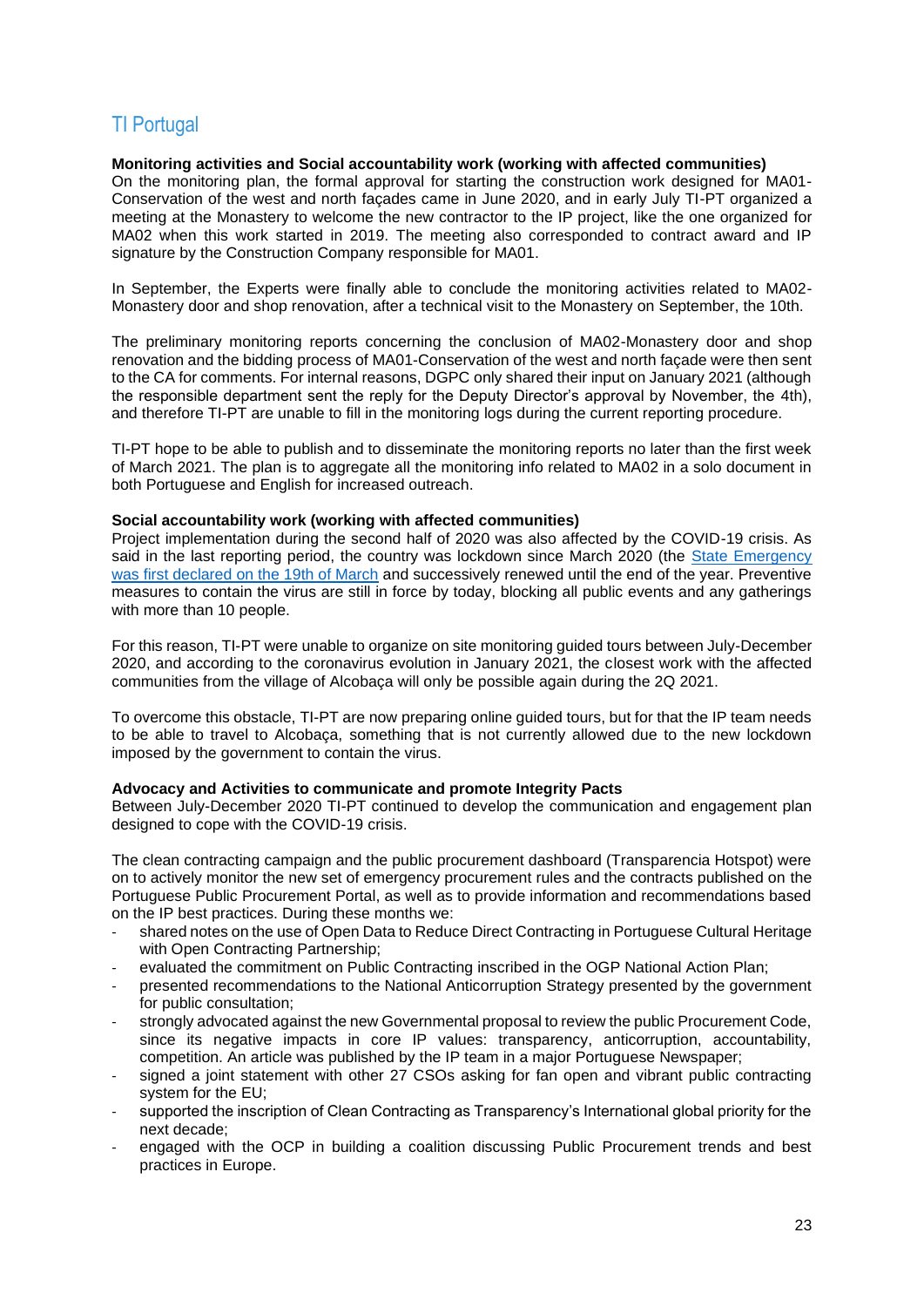TI-PT were also very active in participating and in organizing online events, both from a citizens' engagement perspective and IP outreach:

- October, 30<sup>th</sup>: Karina Carvalho was interviewed by the Angolan Women's Leadership Network, and able to share TI-PT work under the IP;
- November, 4<sup>th</sup>: Karina Carvalho participated as panellist on a conference on Transparency and Bureaucracy discussing the government proposal to change the Public Procurement Code;
- November, 21<sup>st</sup>: Karina Carvalho shared IP best practices to an Angolan audience during a webinar discussing corruption trends in that country and ways to fight it;
- November, 27<sup>th</sup>: TI-PT organized 2 webinars for the European Researchers' Night, making the case for Integrity Pacts to boost clean contracting and civic monitoring in Cultural Heritage Procurement;
- December, 4<sup>th</sup>: Karina Carvalho acted as moderator in the IACC' session "From vaccines to recovery: The critical role of clean contracting to address the COVID-19 pandemic"
- December, 11<sup>th</sup>: under Festival Transparente, TI-PT annual International Anticorruption Day celebration, TI-PT organized a online workshop together with the OGP National Network on transparency and access to information based on the IP lessons learned.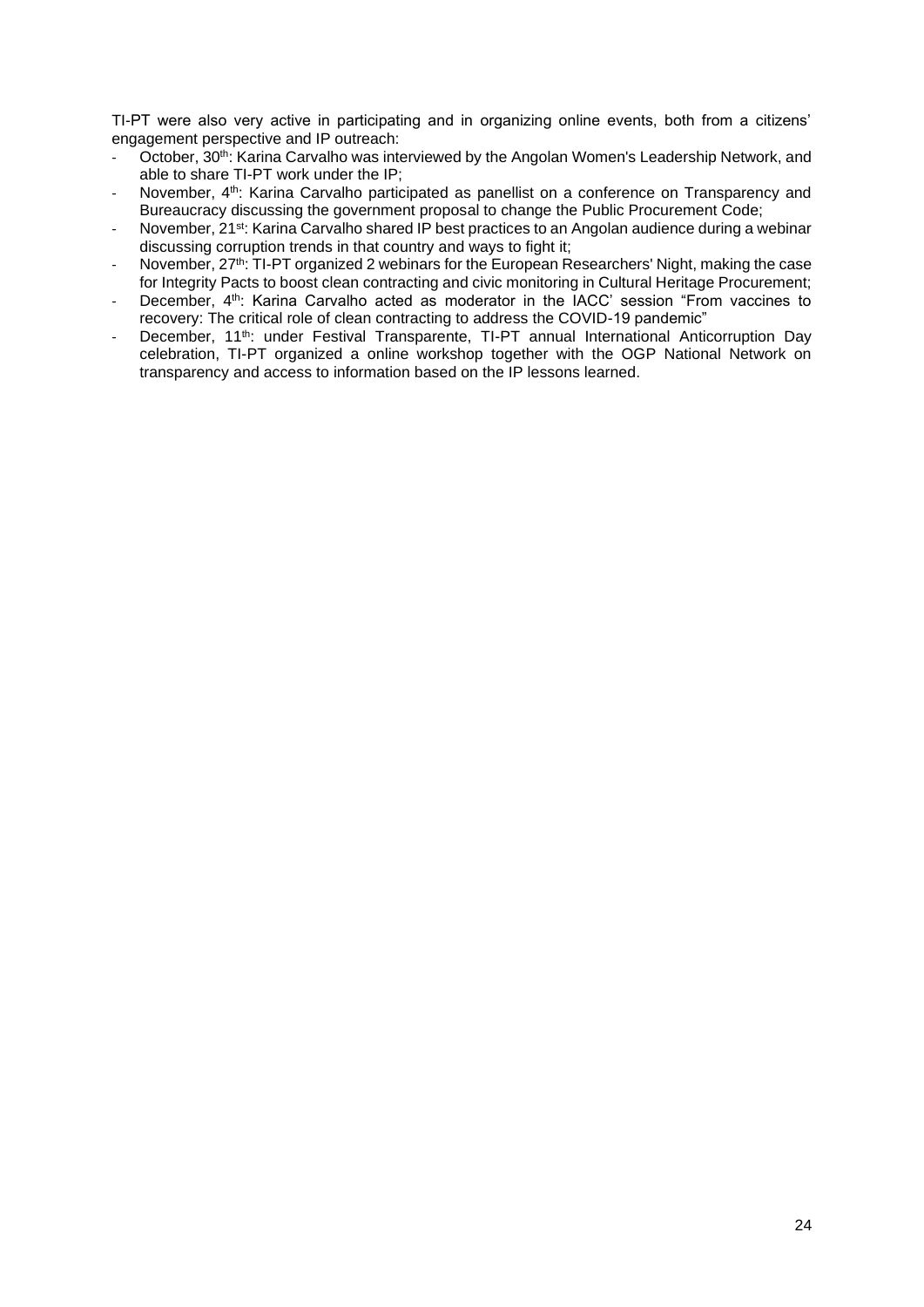# <span id="page-24-0"></span>TI Romania and Institute for Public Policy

# **Monitoring activities**

The Cadastre and Real Estate Publicity Agency (ANCPI) developed tender documents in 2018 and launched the procurement by publishing these documents, at the end of 2018 and 2019. In 2020 Technical Specifications and prices estimations have been revised, after a market consultation process. New tenders have been launched and re-launched in 2020 for the selection of contractors for as many municipalities as possible. Monitoring the activities is ongoing with no special concerns or risks related to project implementation. The independent monitor recommended ANCPI to strengthen its integrity system and especially the reporting/whistleblowing channel and the internal regulation on preventing and dealing with conflicts of interest during the reception of completed services.

The Ministry of Culture developed tender documents in 2018 and launched the procurement by publishing these documents, at the end of 2018 and 2019. A new tender was re-launched in 2020. Tenders documents have been revised by the independent monitor. The reporting period July-December 2020 included monitoring the communication and cooperation of the Contracting Authorities and the contractors, including participation to meetings between the Contracting Authorities and the contractors and the revision of the deliverables submitted by the contractors.

The Ministry of Education re-started the preparation of the project "The Integrated System for School Management" (that will include the e-catalogue) in April 2020 after a suspension that started in November 2019, when the project lost the project manager. The independent monitor revised the changes to the tender documents and recommended organising a public consultation on the ecatalogue functions and a market consultation for the requested solution in May 2020 and reiterated the recommendation in June and July 2020. The public consultation and market consultation took place eventually in September 2020. They show the project is extremely relevant and very needed by the school communities and the required services are feasible from the point of view of potential bidders. However, risks related with the complexity of the procurement need to be taken into account in project management. The tender for the electronic system (platform) for the "The Integrated System for School Management" (the e-catalogue) have been published after revisions in December 2020.

Since March 2020 Romania is affected by the COVID-19 pandemic and related crisis. New policies and legislation regarding public procurement have been published during this period and the project team analysed it for the manner in which they interacted with pre-existing legislation, how they were applied, the problems that arose and any irregularities that might have arisen. Moreover, the research on private sector, civil society and mass media perception on public procurement (taken into account the effects of COVID-19 pandemic and related crisis) has been conducted to understand the impact of these elements on the procurement. Results will be published in February 2021 and complemented by further analysis on the impact of the open data on procurement in 2020.

#### **Activities to communicate and promote Integrity Pacts**

Communication about integrity pacts and their promotion have been carried out by TI-Romania and IPP using different channels:

- Social media (Facebook) with at least 1 post every two weeks;
- Organising events and using events organised within other projects to promote IPs. IPs are an important recommendation of the Business Integrity Country Agenda (BICA) assessment report, therefore communication about IPs is integrated in advocacy within the BICA project. Meetings with private sector representatives (including business organisations) and civil society organisations have been organised to promote IPs in 2020;
- Participation to events organised by stakeholders (AmCham, Patients' College/association).

#### **Social accountability work (working with affected communities)**

A communication campaign has been conducted on September  $4<sup>th</sup>$ -9<sup>th</sup> 2020 in the municipalities that are subject to cadastre services monitored. The first objective of the campaign was to promote the whistleblowing line. The campaign – held face-to-face, using a door-to-door approach and with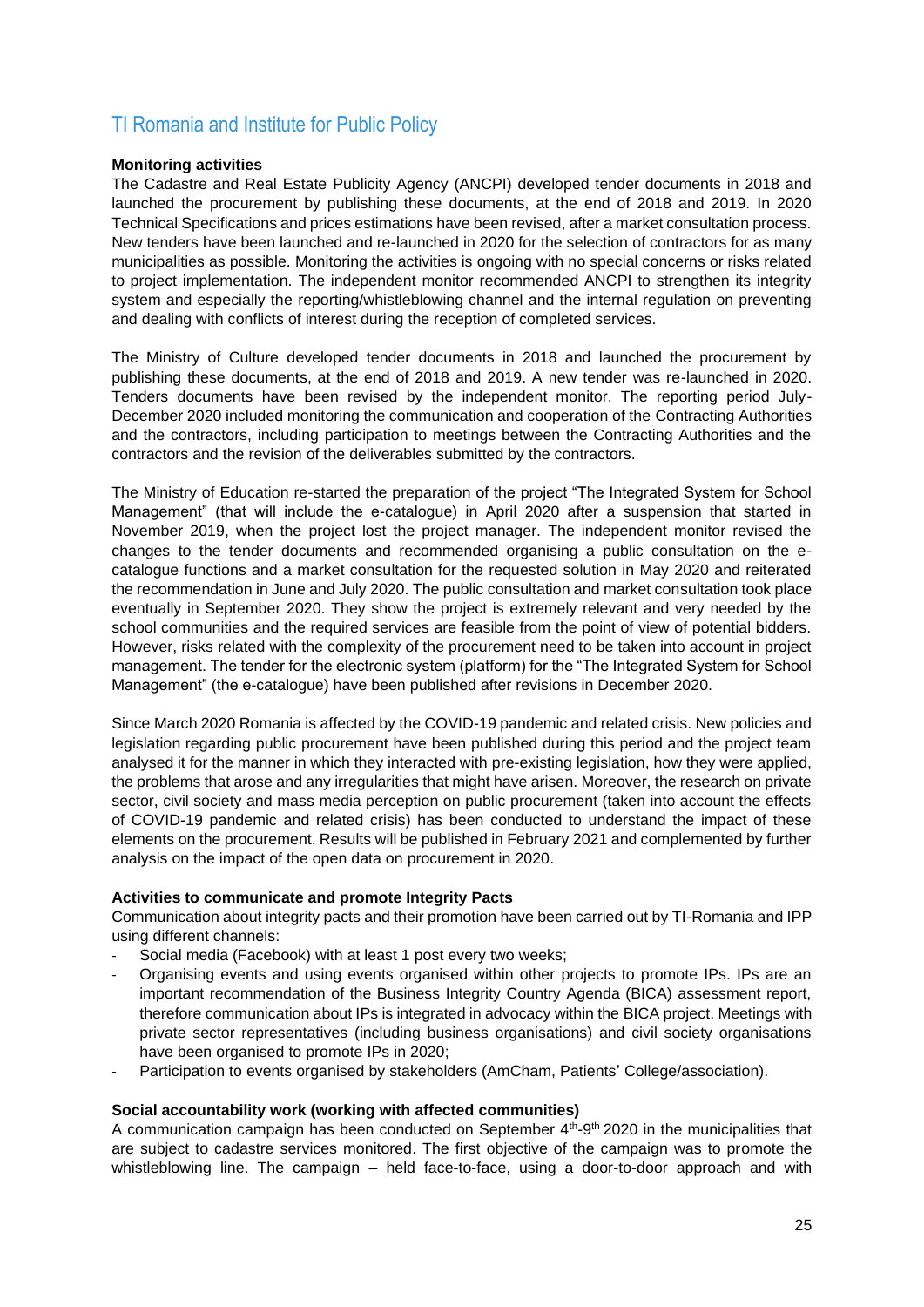interaction outdoors, in order to limit physical contact – showed how citizens can be engaged in monitoring the cadastre services and how they can contact and interact with the independent monitor.

On September  $22<sup>nd</sup> 2020$  TI-Romania and IPP organised a debate on the development of the integrated school management system and the e-catalogue with participation of the Ministry of Education and representatives of students. Representatives of teachers and parents consulted in separate meetings confirmed their interest for the project and support for the development of the E-catalogue.

# **Advocacy**

Communication with the National Agency for Public Procurement has intensified during the reporting period in order to promote the Integrity Pact as a good practice in the practice library on the Agency's website. This will be an encouragement for contracting authorities to use Integrity Pacts and a source of information about Integrity Pacts for procurement experts on the platform/information source they use for official clarifications and good practices recommended by the regulating authority in the field of public procurement.

In August-October TI-RO and IPP conducted the research on trust in public procurement. It is the midterm evaluation of main non-KPI and it was needed due to political and environment changes in 2017- 2020, including several changes of the government anti-corruption approach and the COVID-19 pandemic that affected trust in institutions. The results are complemented by qualitative research and will be published in February 2021 and will be used for advocacy.

Since September 2020 TI-Romania and IPP started advocating for IP promotion in the new European funded programmes, including letters to the Ministry of European Funds and coordination with DG REGIO for the promotion if Integrity Pacts in Romania after 2020. Since November this advocacy efforts are coordinated by Romania and IPP with the Romanian Academic Society.

TI-Romania and IPP are coordinating with the Romanian Academic Society in the promotion of Integrity Pacts at national level, including in meetings with the Ministry of Justice in order to integrate Integrity Pacts in the next National Anticorruption Strategy.